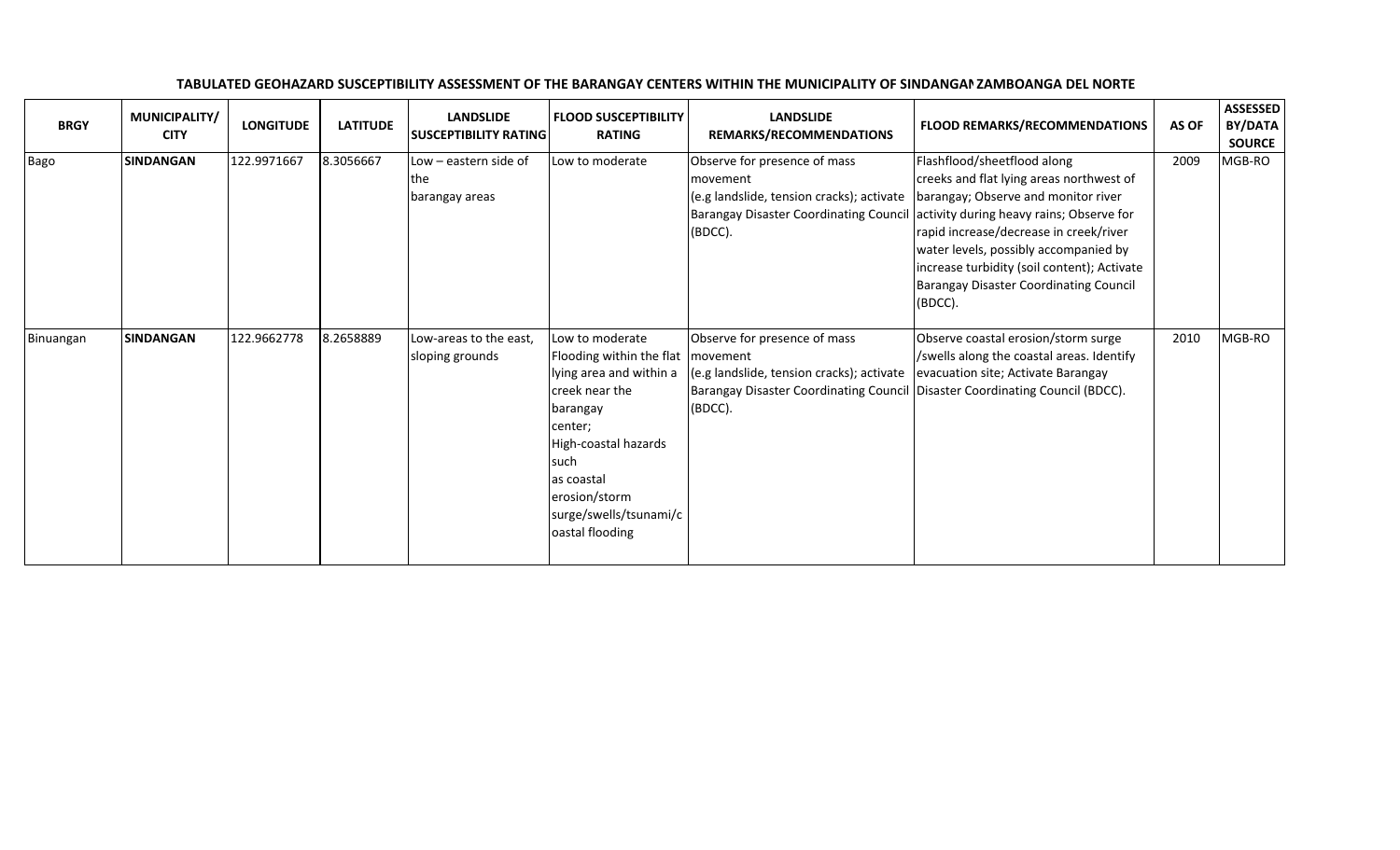| Bitoon                             | <b>SINDANGAN</b> | 122.9952222 | 8.2737222 | Moderate                                                       | None                                                                                     | Observe for presence of mass<br>movements (e.g landslide, tension<br>cracks); develop an early warning<br>device/system intended for<br>landsliderelated<br>hazard prevention/mitigation;<br>Observe for saturated ground or seeps<br>areas that are not typically wet;<br>Observe<br>for sunken and displaced road surfaces;<br>Constant communication and updates<br>with Brgy. Calatunan; activate<br>Barangay<br>Disaster Coordinating Council (BDCC). |                                                                                                                                                                                                 | 2010 | MGB-RO |
|------------------------------------|------------------|-------------|-----------|----------------------------------------------------------------|------------------------------------------------------------------------------------------|------------------------------------------------------------------------------------------------------------------------------------------------------------------------------------------------------------------------------------------------------------------------------------------------------------------------------------------------------------------------------------------------------------------------------------------------------------|-------------------------------------------------------------------------------------------------------------------------------------------------------------------------------------------------|------|--------|
| Dicoyong                           | <b>SINDANGAN</b> | 123.0327222 | 8.2219167 | Low-hilly areas                                                | high<br>(sheetflood/flashflood)<br>Flood water level could<br>reach more than 1<br>meter | Observe for presence of mass<br>movement<br>(e.g landslide, tension cracks); develop<br>an early warning device/system<br>intended<br>for landslide; activate Barangay<br>Disaster<br>Coordinating Council (BDCC).                                                                                                                                                                                                                                         | Develop an early warning system<br>intended flood-related hazard<br>prevention;<br>identify evacuation site; Activate BDCC                                                                      | 2010 | MGB-RO |
| Don Ricardo<br>Macias<br>(Dinobot) | <b>SINDANGAN</b> | 122.9674167 | 8.3168333 | Low to moderate -<br>southeastern and<br>southeastern sections | high on<br>flashflood                                                                    | Observe for presence of mass<br>movement<br>(e.g landslide, tension cracks); activate<br><b>Barangay Disaster Coordinating Council</b><br>(BDCC).                                                                                                                                                                                                                                                                                                          | Observe for rapid increase/decrease in<br>creek/river water levels, possibly<br>accompanied by increase turbidity (soil<br>content); Activate Barangay Disaster<br>Coordinating Council (BDCC). | 2010 | MGB-RO |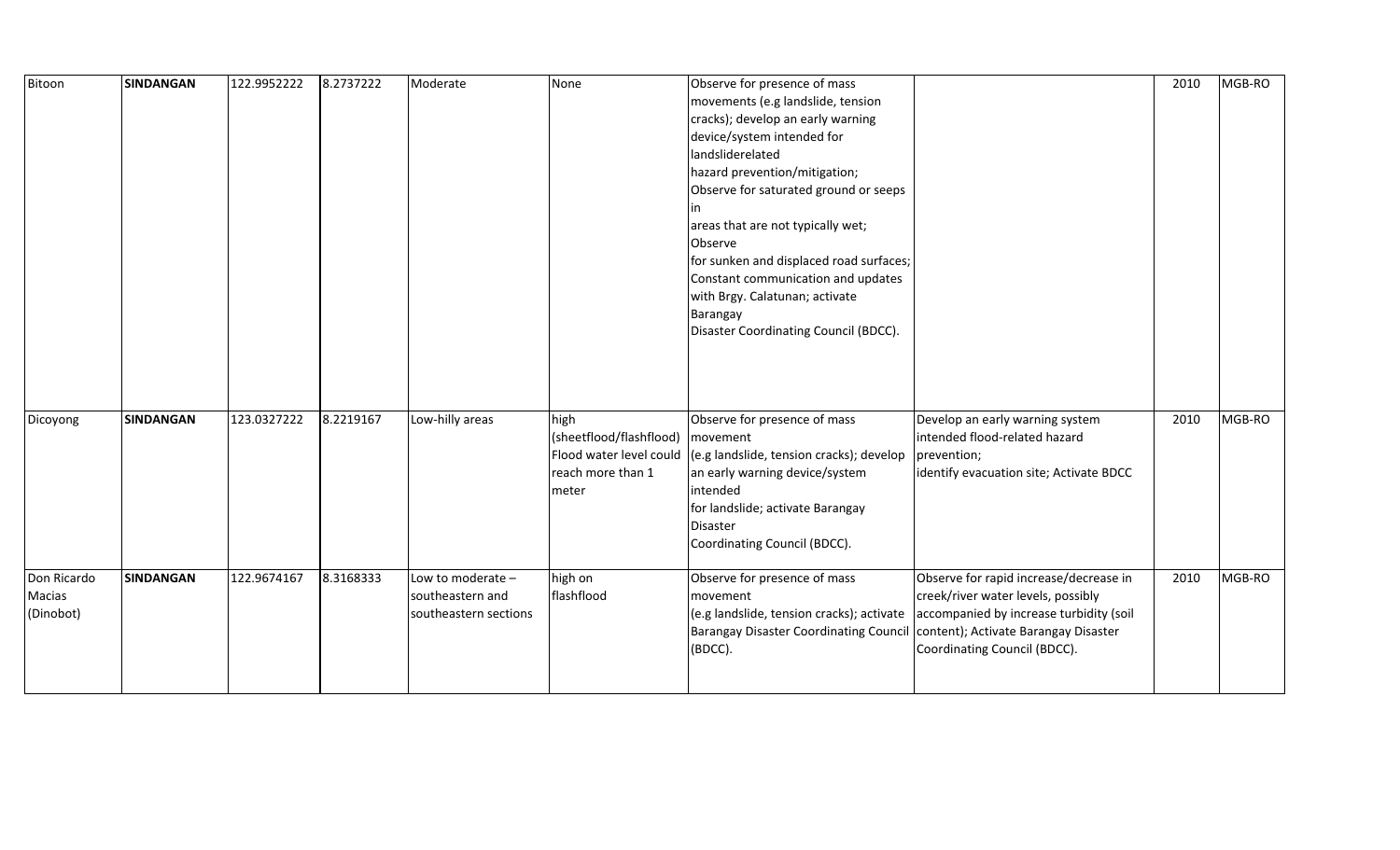| Dumalogdog | <b>SINDANGAN</b> | 123.0757500 | 8.2112778 | Low-sloping areas | high<br>(sheetflood/flashflood)                                                                                          | Observe for presence of mass<br>movement<br>(e.g landslide, tension cracks); activate<br>Barangay Disaster Coordinating Council content); Develop an early warning<br>(BDCC). | Observe for rapid increase/decrease in<br>creek/river water levels, possibly<br>accompanied by increase turbidity (soil<br>system intended flood-related hazard<br>prevention; identify evacuation site;<br>Activate BDCC                  | 2010 | MGB-RO |
|------------|------------------|-------------|-----------|-------------------|--------------------------------------------------------------------------------------------------------------------------|-------------------------------------------------------------------------------------------------------------------------------------------------------------------------------|--------------------------------------------------------------------------------------------------------------------------------------------------------------------------------------------------------------------------------------------|------|--------|
| Inuman     | <b>SINDANGAN</b> | 122.9961111 | 8.2075000 | None              | high on low<br>areas and within creeks<br>High-coastal hazards<br>(storm<br>surges, swells, coastal<br>erosion, tsunami) |                                                                                                                                                                               | Observe for rapid increase/decrease in<br>creek/river water levels, possibly<br>accompanied by increase turbidity (soil<br>content); Develop an early warning<br>system intended flood/coastal-related<br>hazard prevention; Activate BDCC | 2010 | MGB-RO |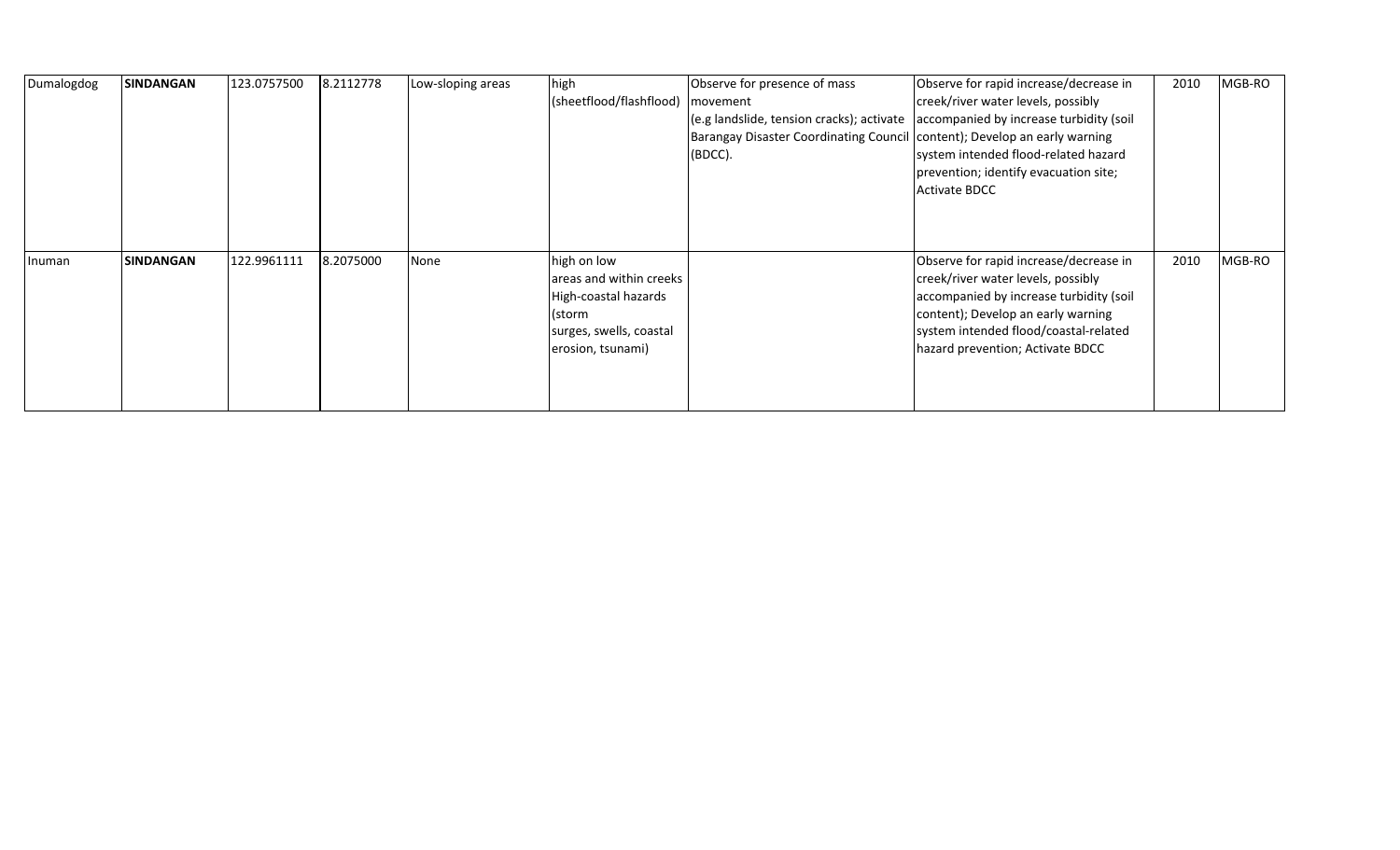| La Concepcion | <b>SINDANGAN</b> | 122.9442778 | 8.2961944 | Low to Moderate | Flashflood/sheet flood<br>near<br>the creek<br>High-coastal hazards<br>such<br>as coastal<br>erosion/storm<br>surge/swells/tsunami/c for<br>oastal<br>flooding | Monitor the sloping periphery of the<br>larea<br>to the east during heavy and incessant<br>rain for potential landslide; Observe for Disaster Coordinating Council (BDCC).<br>presence of mass movements (e.g<br>landslide, tension cracks); develop an<br>early warning device/system intended<br>landslide-related hazard<br>prevention/mitigation; Observe for<br>saturated ground or seeps in areas that<br>are not typically wet; Observe for<br>sunken<br>and displaced road surfaces; Constant<br>communication and updates with Brgy.<br>Tigbao; activate Barangay Disaster<br>Coordinating Council (BDCC). | Observe coastal erosion/storm surge<br>/swells along the coastal areas. Identify<br>evacuation site; Activate Barangay | 2010 | MGB-RO |
|---------------|------------------|-------------|-----------|-----------------|----------------------------------------------------------------------------------------------------------------------------------------------------------------|---------------------------------------------------------------------------------------------------------------------------------------------------------------------------------------------------------------------------------------------------------------------------------------------------------------------------------------------------------------------------------------------------------------------------------------------------------------------------------------------------------------------------------------------------------------------------------------------------------------------|------------------------------------------------------------------------------------------------------------------------|------|--------|
| Lagag         | <b>SINDANGAN</b> | 123.0459167 | 8.2741944 | None            | Localized flooding-<br>areas                                                                                                                                   |                                                                                                                                                                                                                                                                                                                                                                                                                                                                                                                                                                                                                     | Activate Barangay Disaster Coordinating<br>Council (BDCC).                                                             | 2010 | MGB-RO |
|               |                  |             |           |                 | near the<br>creeks/tributaries of<br>Piau River                                                                                                                |                                                                                                                                                                                                                                                                                                                                                                                                                                                                                                                                                                                                                     |                                                                                                                        |      |        |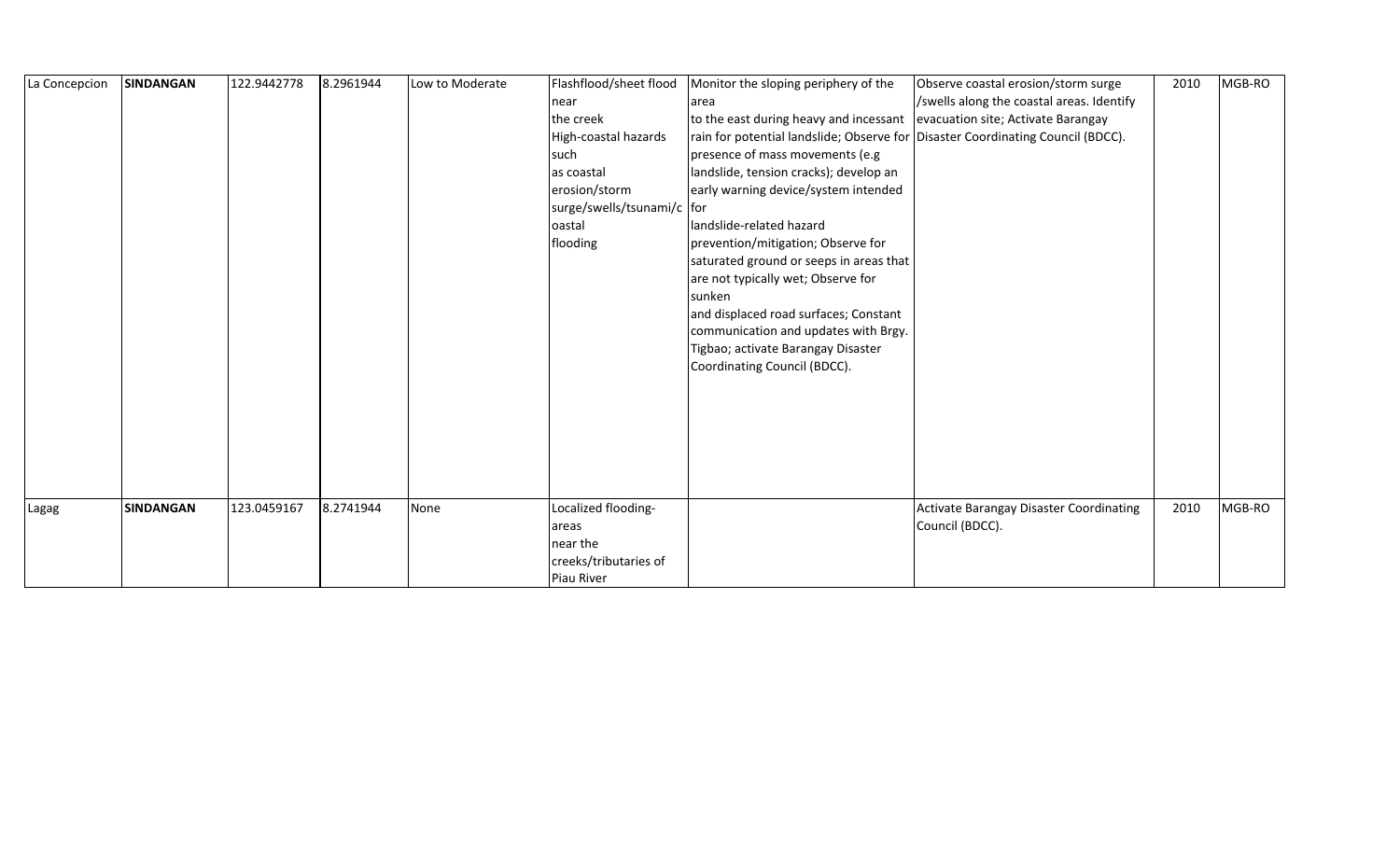| Lapero | <b>SINDANGAN</b> | 123.0470833 | 8.3522500 | High-barangay hall     | High (valley floor near | Monitor the sloping periphery of the     | Observe for rapid increase/decrease in  | 2010 | MGB-RO |
|--------|------------------|-------------|-----------|------------------------|-------------------------|------------------------------------------|-----------------------------------------|------|--------|
|        |                  |             |           | High-valley floor/side | creek)                  | area                                     | creek/river water levels, possibly      |      |        |
|        |                  |             |           | (where the community   |                         | during heavy and incessant rain for      | accompanied by increase turbidity (soil |      |        |
|        |                  |             |           | οt                     |                         | potential mudslide; Observe for          | content); Activate Barangay Disaster    |      |        |
|        |                  |             |           | Lapero is located)     |                         | presence                                 | Coordinating Council (BDCC).            |      |        |
|        |                  |             |           |                        |                         | of mass movements (e.g landslide,        |                                         |      |        |
|        |                  |             |           |                        |                         | tension cracks) ; develop an early       |                                         |      |        |
|        |                  |             |           |                        |                         | warning device/system intended for       |                                         |      |        |
|        |                  |             |           |                        |                         | landslide-related hazard                 |                                         |      |        |
|        |                  |             |           |                        |                         | prevention/mitigation; Observe for       |                                         |      |        |
|        |                  |             |           |                        |                         | saturated ground or seeps in areas that  |                                         |      |        |
|        |                  |             |           |                        |                         | are not typically wet; Observe for       |                                         |      |        |
|        |                  |             |           |                        |                         | sunken                                   |                                         |      |        |
|        |                  |             |           |                        |                         | and displaced road surfaces; Constant    |                                         |      |        |
|        |                  |             |           |                        |                         | communication and updates with Brgy.     |                                         |      |        |
|        |                  |             |           |                        |                         | Upper Nipaan; activate Barangay          |                                         |      |        |
|        |                  |             |           |                        |                         | Disaster Coordinating Council (BDCC).    |                                         |      |        |
|        |                  |             |           |                        |                         |                                          |                                         |      |        |
|        |                  |             |           |                        |                         |                                          |                                         |      |        |
|        |                  |             |           |                        |                         |                                          |                                         |      |        |
|        |                  |             |           |                        |                         |                                          |                                         |      |        |
|        |                  |             |           |                        |                         |                                          |                                         |      |        |
| Mandih | <b>SINDANGAN</b> | 123.0122222 | 8.2077778 | None                   | high                    | Low- hilly areas                         | Observe for rapid increase/decrease in  | 2010 | MGB-RO |
|        |                  |             |           |                        | (flashflood/sheetflood) | Observe for presence of mass             | creek/river water levels, possibly      |      |        |
|        |                  |             |           |                        |                         | movement                                 | accompanied by increase turbidity (soil |      |        |
|        |                  |             |           |                        |                         | (e.g landslide, tension cracks); develop | content); Develop an early warning      |      |        |
|        |                  |             |           |                        |                         | an early warning device/system           | system intended flood-related hazard    |      |        |
|        |                  |             |           |                        |                         | intended for landslide; activate         | prevention; identify evacuation site;   |      |        |
|        |                  |             |           |                        |                         | <b>Barangay Disaster</b>                 | <b>Activate BDCC</b>                    |      |        |
|        |                  |             |           |                        |                         | Coordinating Council (BDCC).             |                                         |      |        |
|        |                  |             |           |                        |                         |                                          |                                         |      |        |
|        |                  |             |           |                        |                         |                                          |                                         |      |        |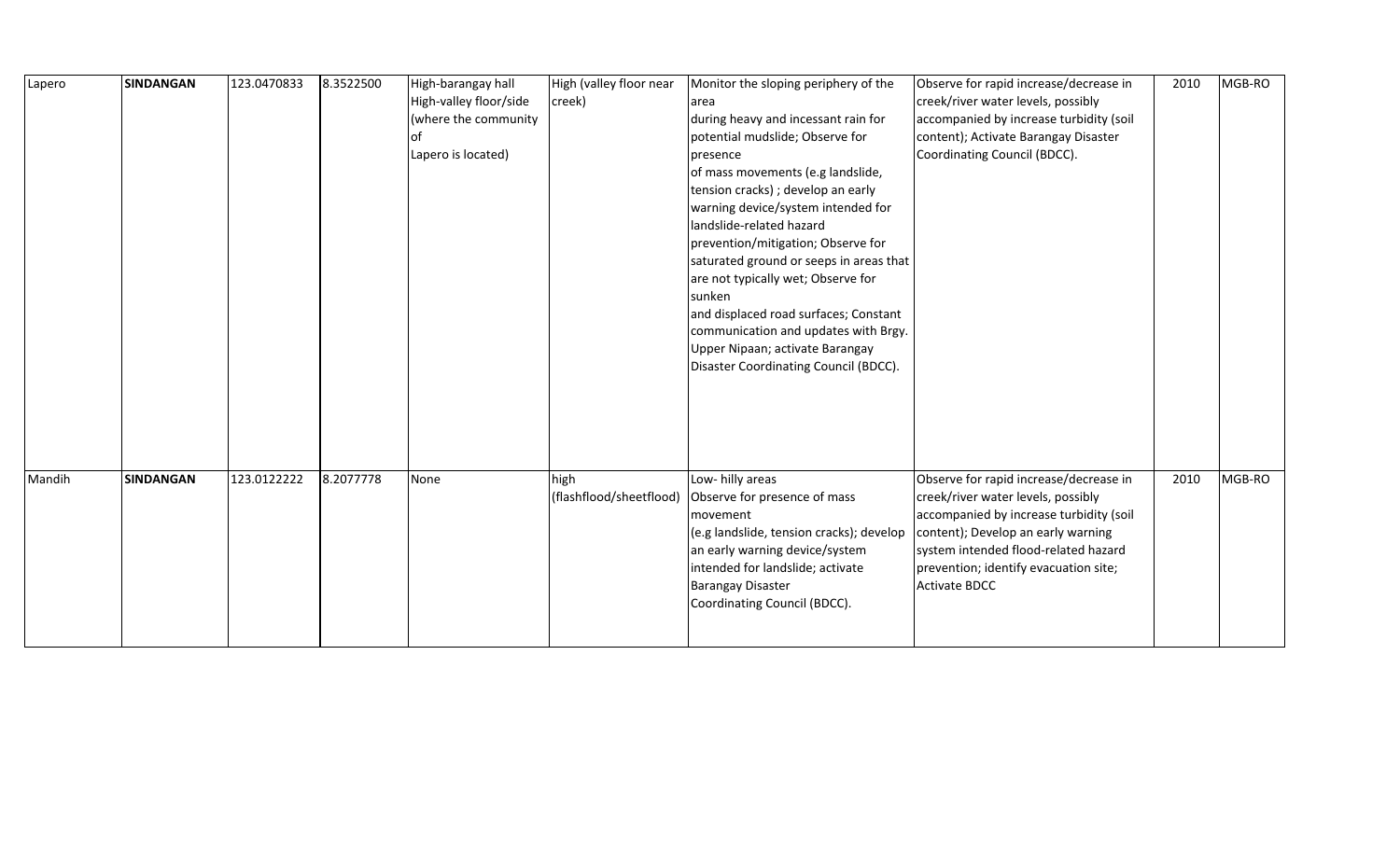| Maras | <b>SINDANGAN</b> | 122.9703333 | 8.1889167 | Low                                                                | high-areas near<br>Ingin River (sheet<br>flooding)     | Observe for presence of mass<br>movements (e.g landslide, tension<br>cracks); activate Barangay Disaster<br>Coordinating Council (BDCC).                                                                                                                                                                                                                                  | Observe for rapid increase/decrease in<br>creek/river water levels, possibly<br>accompanied by increase turbidity (soil<br>content); Develop an early warning<br>system intended flood-related hazard<br>prevention; Activate BDCC; engineering<br>measures be applied to address lateral<br>erosion. | 2010 | MGB-RO |
|-------|------------------|-------------|-----------|--------------------------------------------------------------------|--------------------------------------------------------|---------------------------------------------------------------------------------------------------------------------------------------------------------------------------------------------------------------------------------------------------------------------------------------------------------------------------------------------------------------------------|-------------------------------------------------------------------------------------------------------------------------------------------------------------------------------------------------------------------------------------------------------------------------------------------------------|------|--------|
| Mawal | <b>SINDANGAN</b> | 123.0924167 | 8.1963056 | Low-areas with<br>gradients; Moderate-<br>steep sloping<br>grounds | High-flashflood/sheet<br>flood<br><b>River erosion</b> | Observe for presence of mass<br>movement; monitor the progress of<br>mass movement;<br>$\vert$ (e.g landslide, tension cracks); Constant content); Develop an early warning<br>communication and updates with Brgy. System intended flood-related hazard<br>Dumalodog; activate Barangay Disaster   prevention; identify evacuation site;<br>Coordinating Council (BDCC). | Observe for rapid increase/decrease in<br>creek/river water levels, possibly<br>accompanied by increase turbidity (soil<br>identify relocation site of the center;<br>creek erosion is evident adjacent to the<br>barangay hall; activate BDCC                                                        | 2010 | MGB-RO |
| Misok | <b>SINDANGAN</b> | 123.0217222 | 8.2733056 | Low                                                                | None                                                   | Observe for presence of mass<br>movement<br>(e.g landslide, tension cracks, creeps);<br>activate Barangay Disaster<br>Coordinating<br>Council (BDCC).                                                                                                                                                                                                                     |                                                                                                                                                                                                                                                                                                       | 2010 | MGB-RO |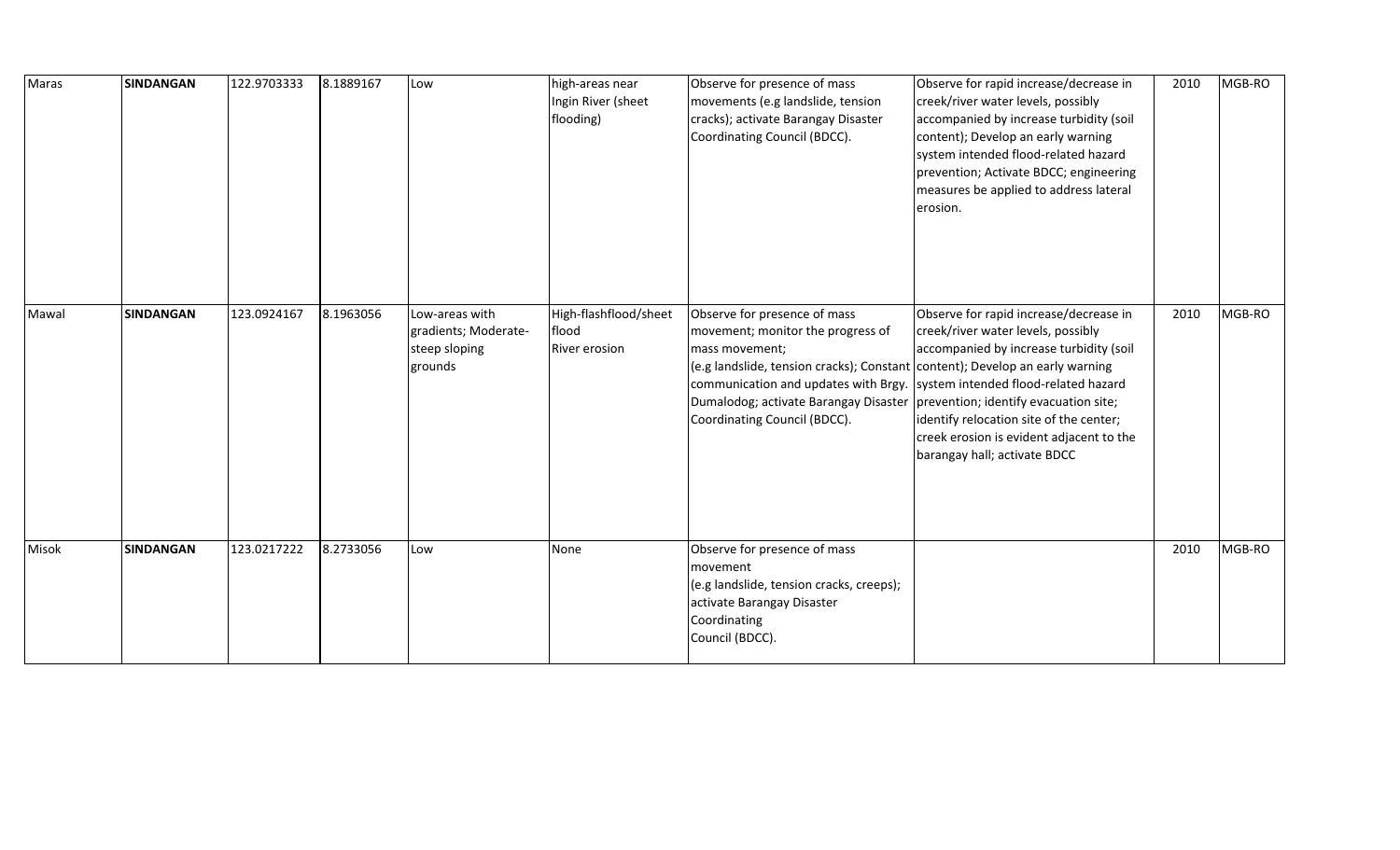| Motibot | <b>SINDANGAN</b> | 122.9873611 | 8.3588611 | Low                                                                             | Low to moderate<br>(Sheetflood within<br>Motibot<br>Creek to the northern<br>section of barangay) | Observe for presence of mass<br>movements (e.g landslide, tension<br>cracks)                                                                                                                                                        | Observe for rapid increase/decrease in<br>creek/river water levels, possibly<br>accompanied by increase turbidity (soil<br>content); Activate Barangay Disaster<br>Coordinating Council (BDCC).                                                                                  | 2010 | MGB-RO |
|---------|------------------|-------------|-----------|---------------------------------------------------------------------------------|---------------------------------------------------------------------------------------------------|-------------------------------------------------------------------------------------------------------------------------------------------------------------------------------------------------------------------------------------|----------------------------------------------------------------------------------------------------------------------------------------------------------------------------------------------------------------------------------------------------------------------------------|------|--------|
| Nato    | <b>SINDANGAN</b> | 123.1113889 | 8.2049167 | Low-sloping areas to<br>the<br>east, northeast,<br>northwest of<br>the barangay | high<br>(sheetflood/flashflood)<br>Scouring and lateral<br>erosion are highly<br>susceptible      | Observe for presence of mass<br>movement<br>communication and updates with Brgy. content); Develop an early warning<br>Dumalodog; activate Barangay Disaster   system intended flood-related hazard<br>Coordinating Council (BDCC). | Observe for rapid increase/decrease in<br>creek/river water levels, possibly<br>$(e.g.$ landslide, tension cracks); Constant accompanied by increase turbidity (soil<br>prevention; identify evacuation site;<br>identify relocation site of the center;<br><b>Activate BDCC</b> | 2010 | MGB-RO |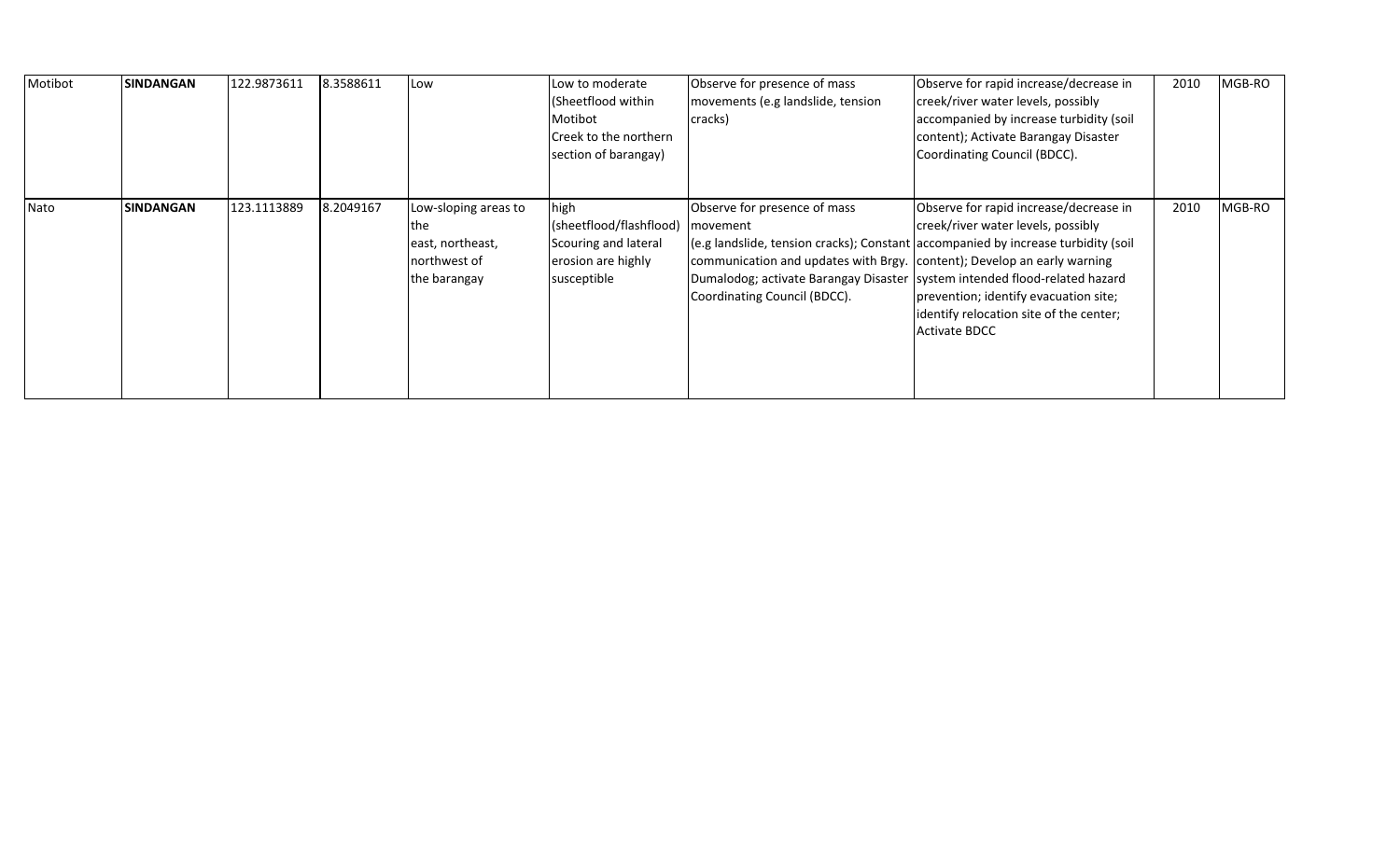| Pangalalan | <b>SINDANGAN</b> | 123.0068889 | 8.2905000 | None (barangay center) Low to moderate |                                                   | High-Day care center and a               | Observe for rapid increase/decrease in  | 2010 | MGB-RO |
|------------|------------------|-------------|-----------|----------------------------------------|---------------------------------------------------|------------------------------------------|-----------------------------------------|------|--------|
|            |                  |             |           |                                        | (Flashflood/sheetflood                            | church and several public                | creek/river water levels, possibly      |      |        |
|            |                  |             |           |                                        | within Pangalalan Creek structures are critically |                                          | accompanied by increase turbidity (soil |      |        |
|            |                  |             |           |                                        | and its tributaries                               | located at the foot slopes of            | content); Activate Barangay Disaster    |      |        |
|            |                  |             |           |                                        | situated                                          | a hill. The mid slope is in              | Coordinating Council (BDCC).            |      |        |
|            |                  |             |           |                                        | within the barangay)                              | the verge of collapsing.                 |                                         |      |        |
|            |                  |             |           |                                        |                                                   | Sign of slumping is already              |                                         |      |        |
|            |                  |             |           |                                        |                                                   | observed on the slopes.                  |                                         |      |        |
|            |                  |             |           |                                        |                                                   | Monitor and observe for progress of      |                                         |      |        |
|            |                  |             |           |                                        |                                                   | the                                      |                                         |      |        |
|            |                  |             |           |                                        |                                                   | slumping; Observe for presence of        |                                         |      |        |
|            |                  |             |           |                                        |                                                   | mass                                     |                                         |      |        |
|            |                  |             |           |                                        |                                                   | movements (e.g landslide, tension        |                                         |      |        |
|            |                  |             |           |                                        |                                                   | cracks) in other areas; develop an early |                                         |      |        |
|            |                  |             |           |                                        |                                                   | warning device/system intended for       |                                         |      |        |
|            |                  |             |           |                                        |                                                   | landslide-related hazard                 |                                         |      |        |
|            |                  |             |           |                                        |                                                   | prevention/mitigation; Observe for       |                                         |      |        |
|            |                  |             |           |                                        |                                                   | saturated ground or seeps in areas that  |                                         |      |        |
|            |                  |             |           |                                        |                                                   | are not typically wet; Observe for       |                                         |      |        |
|            |                  |             |           |                                        |                                                   | sunken                                   |                                         |      |        |
|            |                  |             |           |                                        |                                                   | and displaced road surfaces; Constant    |                                         |      |        |
|            |                  |             |           |                                        |                                                   | communication and updates with Brgy.     |                                         |      |        |
|            |                  |             |           |                                        |                                                   | Bago/Pangalalan; activate Barangay       |                                         |      |        |
|            |                  |             |           |                                        |                                                   | Disaster Coordinating Council (BDCC).    |                                         |      |        |
|            |                  |             |           |                                        |                                                   |                                          |                                         |      |        |
|            |                  |             |           |                                        |                                                   |                                          |                                         |      |        |
|            |                  |             |           |                                        |                                                   |                                          |                                         |      |        |
| Piao       | <b>SINDANGAN</b> | 123.0056389 | 8.2360278 | None                                   | High-Localized flooding                           |                                          | Observe for rapid increase/decrease in  | 2010 | MGB-RO |
|            |                  |             |           |                                        | Sheet/flash flood-near                            |                                          | creek/river water levels, possibly      |      |        |
|            |                  |             |           |                                        | Goleo River                                       |                                          | accompanied by increase turbidity (soil |      |        |
|            |                  |             |           |                                        |                                                   |                                          | content); Develop an early warning      |      |        |
|            |                  |             |           |                                        |                                                   |                                          | system intended flood-related hazard    |      |        |
|            |                  |             |           |                                        |                                                   |                                          | prevention; identify evacuation site;   |      |        |
|            |                  |             |           |                                        |                                                   |                                          | Activate BDCC                           |      |        |
|            |                  |             |           |                                        |                                                   |                                          |                                         |      |        |
|            |                  |             |           |                                        |                                                   |                                          |                                         |      |        |
|            |                  |             |           |                                        |                                                   |                                          |                                         |      |        |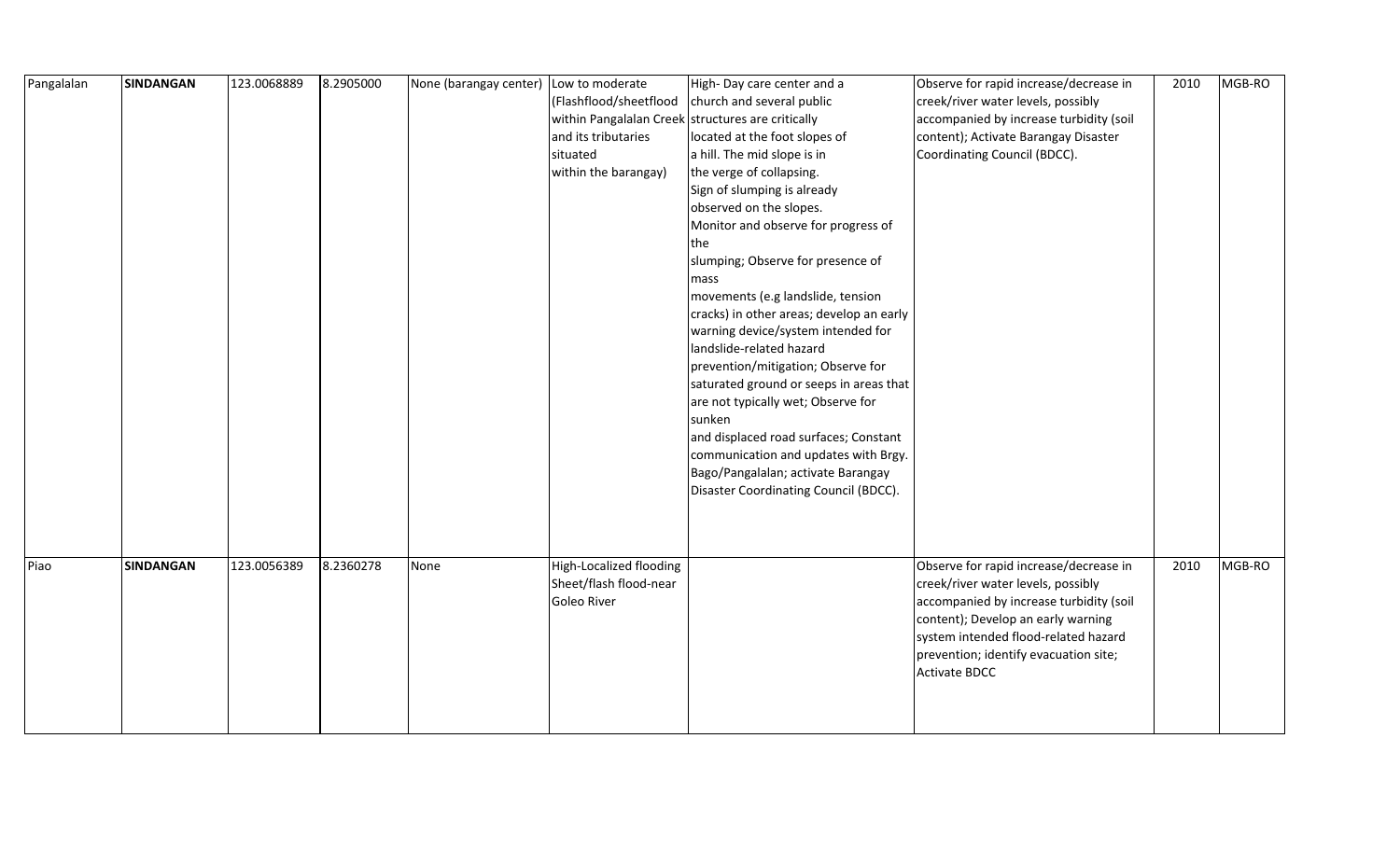| Poblacion | <b>SINDANGAN</b> | 122.9955556 | 8.2389444 | None                                             | High-coastal hazards<br>such<br>las coastal<br>erosion/storm<br>surge/swells/tsunami/c<br>oastal flooding  |                                                                                                                                                                                                                                                       | Observe coastal erosion/storm surge<br>/swells along the coastal areas. Identify<br>evacuation site; Activate Barangay<br>Disaster Coordinating Council (BDCC).                                                                       | 2010 | MGB-RO |
|-----------|------------------|-------------|-----------|--------------------------------------------------|------------------------------------------------------------------------------------------------------------|-------------------------------------------------------------------------------------------------------------------------------------------------------------------------------------------------------------------------------------------------------|---------------------------------------------------------------------------------------------------------------------------------------------------------------------------------------------------------------------------------------|------|--------|
| Siare     | <b>SINDANGAN</b> | 122.9838611 | 8.3321389 | Low-areas to the east,<br>the<br>sloping grounds | lying areas High-coastal   movement<br>erosion/storm<br>surge/swells/tsunami/c   Brgys.<br>oastal flooding | Localize flooding on flat Observe for presence of mass<br>hazards such as coastal (e.g landslide, tension cracks); Constant Identify<br>communication and updates with<br>Bago and Nipaan; activate Barangay<br>Disaster Coordinating Council (BDCC). | Observe coastal erosion/storm<br>surge/swells along the coastal areas.<br>evacuation site; Activate Barangay<br>Disaster Coordinating Council (BDCC).                                                                                 | 2010 | MGB-RO |
| Talinga   | <b>SINDANGAN</b> | 122.9590278 | 8.1803889 | Low                                              | high<br>(sheetflood) since the<br>area is<br>within Talinga River                                          | activate Barangay Disaster<br>Coordinating<br>Council (BDCC).                                                                                                                                                                                         | Observe for rapid increase/decrease in<br>creek/river water levels, possibly<br>accompanied by increase turbidity (soil<br>content); ); Develop an early warning<br>system intended flood-related hazard<br>prevention; activate BDCC | 2010 | MGB-RO |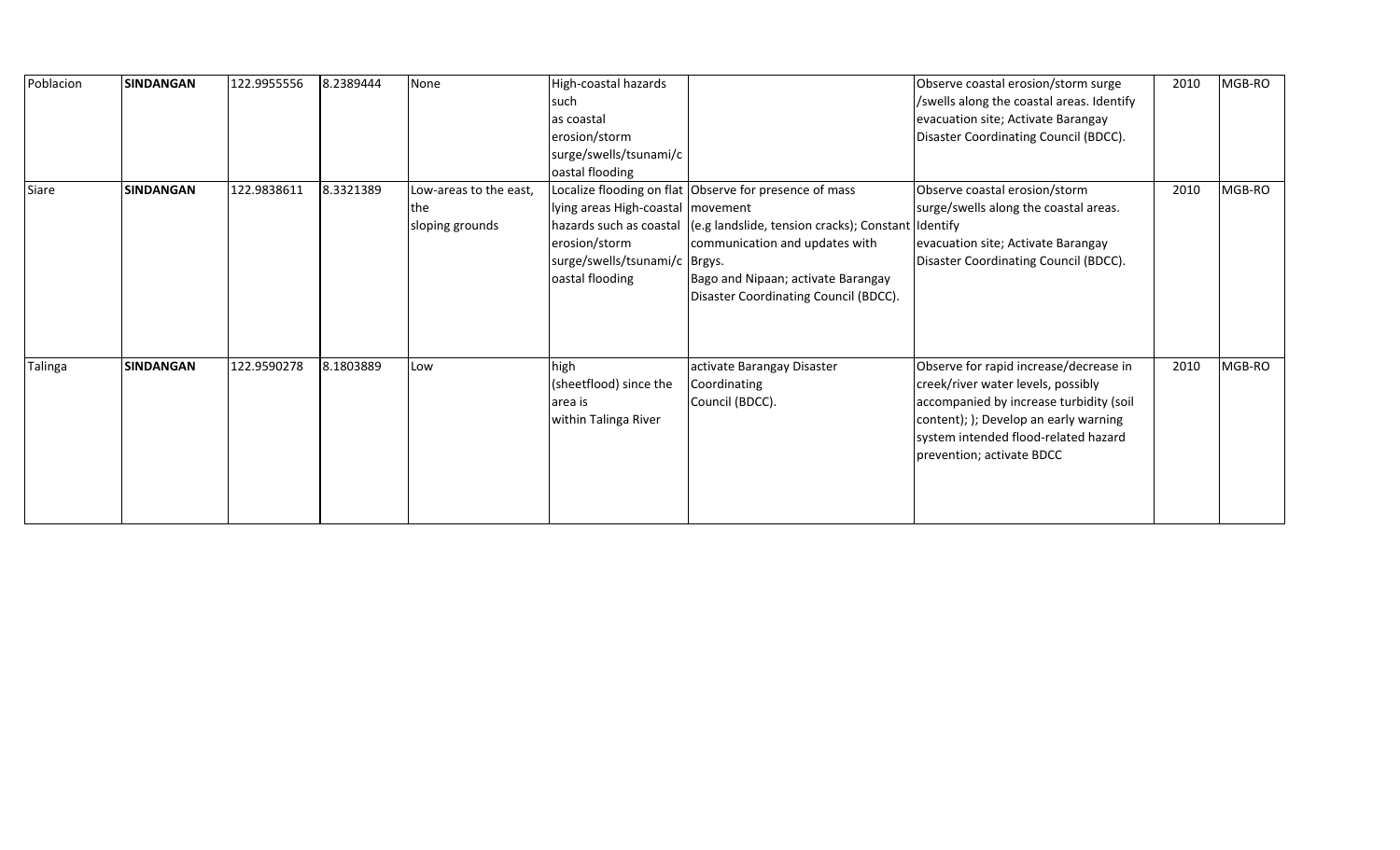| Tinaplan | <b>SINDANGAN</b> | 122.9951389 | 8.1059167 | Moderate | None                                                                                                                                                                                                   | High-road cuts and slopes                                                                                                                                                                                                                                                                                                                                                                                                                                     |                                                                                                                                                                                                                                              | 2010 | MGB-RO |
|----------|------------------|-------------|-----------|----------|--------------------------------------------------------------------------------------------------------------------------------------------------------------------------------------------------------|---------------------------------------------------------------------------------------------------------------------------------------------------------------------------------------------------------------------------------------------------------------------------------------------------------------------------------------------------------------------------------------------------------------------------------------------------------------|----------------------------------------------------------------------------------------------------------------------------------------------------------------------------------------------------------------------------------------------|------|--------|
|          |                  |             |           |          |                                                                                                                                                                                                        | Monitor and observe for progress and                                                                                                                                                                                                                                                                                                                                                                                                                          |                                                                                                                                                                                                                                              |      |        |
|          |                  |             |           |          |                                                                                                                                                                                                        | presence of mass movement; Observe                                                                                                                                                                                                                                                                                                                                                                                                                            |                                                                                                                                                                                                                                              |      |        |
|          |                  |             |           |          |                                                                                                                                                                                                        | for                                                                                                                                                                                                                                                                                                                                                                                                                                                           |                                                                                                                                                                                                                                              |      |        |
|          |                  |             |           |          |                                                                                                                                                                                                        | presence of mass movements (e.g                                                                                                                                                                                                                                                                                                                                                                                                                               |                                                                                                                                                                                                                                              |      |        |
|          |                  |             |           |          |                                                                                                                                                                                                        | landslide, tension cracks); develop an                                                                                                                                                                                                                                                                                                                                                                                                                        |                                                                                                                                                                                                                                              |      |        |
|          |                  |             |           |          |                                                                                                                                                                                                        | early warning device/system intended                                                                                                                                                                                                                                                                                                                                                                                                                          |                                                                                                                                                                                                                                              |      |        |
|          |                  |             |           |          |                                                                                                                                                                                                        | for                                                                                                                                                                                                                                                                                                                                                                                                                                                           |                                                                                                                                                                                                                                              |      |        |
|          |                  |             |           |          |                                                                                                                                                                                                        | landslide-related hazard                                                                                                                                                                                                                                                                                                                                                                                                                                      |                                                                                                                                                                                                                                              |      |        |
|          |                  |             |           |          |                                                                                                                                                                                                        |                                                                                                                                                                                                                                                                                                                                                                                                                                                               |                                                                                                                                                                                                                                              |      |        |
|          |                  |             |           |          |                                                                                                                                                                                                        |                                                                                                                                                                                                                                                                                                                                                                                                                                                               |                                                                                                                                                                                                                                              |      |        |
|          |                  |             |           |          |                                                                                                                                                                                                        |                                                                                                                                                                                                                                                                                                                                                                                                                                                               |                                                                                                                                                                                                                                              |      |        |
|          |                  |             |           |          |                                                                                                                                                                                                        | sunken                                                                                                                                                                                                                                                                                                                                                                                                                                                        |                                                                                                                                                                                                                                              |      |        |
|          |                  |             |           |          |                                                                                                                                                                                                        |                                                                                                                                                                                                                                                                                                                                                                                                                                                               |                                                                                                                                                                                                                                              |      |        |
|          |                  |             |           |          |                                                                                                                                                                                                        |                                                                                                                                                                                                                                                                                                                                                                                                                                                               |                                                                                                                                                                                                                                              |      |        |
|          |                  |             |           |          |                                                                                                                                                                                                        |                                                                                                                                                                                                                                                                                                                                                                                                                                                               |                                                                                                                                                                                                                                              |      |        |
|          |                  |             |           |          |                                                                                                                                                                                                        |                                                                                                                                                                                                                                                                                                                                                                                                                                                               |                                                                                                                                                                                                                                              |      |        |
|          |                  |             |           |          |                                                                                                                                                                                                        |                                                                                                                                                                                                                                                                                                                                                                                                                                                               |                                                                                                                                                                                                                                              |      |        |
|          |                  |             |           |          |                                                                                                                                                                                                        |                                                                                                                                                                                                                                                                                                                                                                                                                                                               |                                                                                                                                                                                                                                              |      |        |
|          |                  |             |           |          |                                                                                                                                                                                                        |                                                                                                                                                                                                                                                                                                                                                                                                                                                               |                                                                                                                                                                                                                                              |      |        |
|          |                  |             |           |          |                                                                                                                                                                                                        |                                                                                                                                                                                                                                                                                                                                                                                                                                                               |                                                                                                                                                                                                                                              |      |        |
|          |                  |             |           |          |                                                                                                                                                                                                        |                                                                                                                                                                                                                                                                                                                                                                                                                                                               |                                                                                                                                                                                                                                              |      |        |
|          |                  |             |           |          |                                                                                                                                                                                                        |                                                                                                                                                                                                                                                                                                                                                                                                                                                               |                                                                                                                                                                                                                                              |      |        |
|          |                  |             |           |          |                                                                                                                                                                                                        |                                                                                                                                                                                                                                                                                                                                                                                                                                                               |                                                                                                                                                                                                                                              |      |        |
|          |                  |             |           |          |                                                                                                                                                                                                        |                                                                                                                                                                                                                                                                                                                                                                                                                                                               |                                                                                                                                                                                                                                              |      |        |
|          |                  |             |           |          |                                                                                                                                                                                                        |                                                                                                                                                                                                                                                                                                                                                                                                                                                               |                                                                                                                                                                                                                                              |      |        |
|          |                  |             |           |          |                                                                                                                                                                                                        |                                                                                                                                                                                                                                                                                                                                                                                                                                                               |                                                                                                                                                                                                                                              |      |        |
|          |                  |             |           |          |                                                                                                                                                                                                        |                                                                                                                                                                                                                                                                                                                                                                                                                                                               |                                                                                                                                                                                                                                              |      |        |
|          |                  |             |           |          |                                                                                                                                                                                                        |                                                                                                                                                                                                                                                                                                                                                                                                                                                               |                                                                                                                                                                                                                                              |      |        |
|          |                  |             |           |          |                                                                                                                                                                                                        |                                                                                                                                                                                                                                                                                                                                                                                                                                                               |                                                                                                                                                                                                                                              |      |        |
|          |                  |             |           |          |                                                                                                                                                                                                        |                                                                                                                                                                                                                                                                                                                                                                                                                                                               |                                                                                                                                                                                                                                              |      |        |
|          |                  |             |           |          |                                                                                                                                                                                                        |                                                                                                                                                                                                                                                                                                                                                                                                                                                               |                                                                                                                                                                                                                                              |      |        |
|          |                  |             |           |          |                                                                                                                                                                                                        |                                                                                                                                                                                                                                                                                                                                                                                                                                                               |                                                                                                                                                                                                                                              |      |        |
|          |                  |             |           |          |                                                                                                                                                                                                        |                                                                                                                                                                                                                                                                                                                                                                                                                                                               |                                                                                                                                                                                                                                              |      |        |
|          |                  |             |           |          |                                                                                                                                                                                                        |                                                                                                                                                                                                                                                                                                                                                                                                                                                               |                                                                                                                                                                                                                                              |      |        |
| Tigbao   | <b>SINDANGAN</b> | 122.9549444 | 8.2800556 | Low      | high on<br>sheet/flash flood<br>The barangay hall is<br>threatened by river<br>erosion;<br>High-coastal hazards<br>such<br>as coastal<br>erosion/storm<br>surge/swells/tsunami/c<br>oastal<br>flooding | prevention/mitigation; Observe for<br>saturated ground or seeps in areas that<br>are not typically wet; Observe for<br>and displaced road surfaces; Constant<br>communication and updates with Brgy.<br>Dagohoy; activate Barangay Disaster<br>Coordinating Council (BDCC).<br>Observe for presence of mass<br>movement<br>(e.g landslide, tension cracks); activate<br>Barangay Disaster Coordinating Council Observe coastal erosion/storm surge<br>(BDCC). | Observe and monitor river activity<br>during heavy rains; employ mitigating<br>measures to protect the barangay;<br>/swells along the coastal areas. Identify<br>evacuation site; Activate Barangay<br>Disaster Coordinating Council (BDCC). | 2010 | MGB-RO |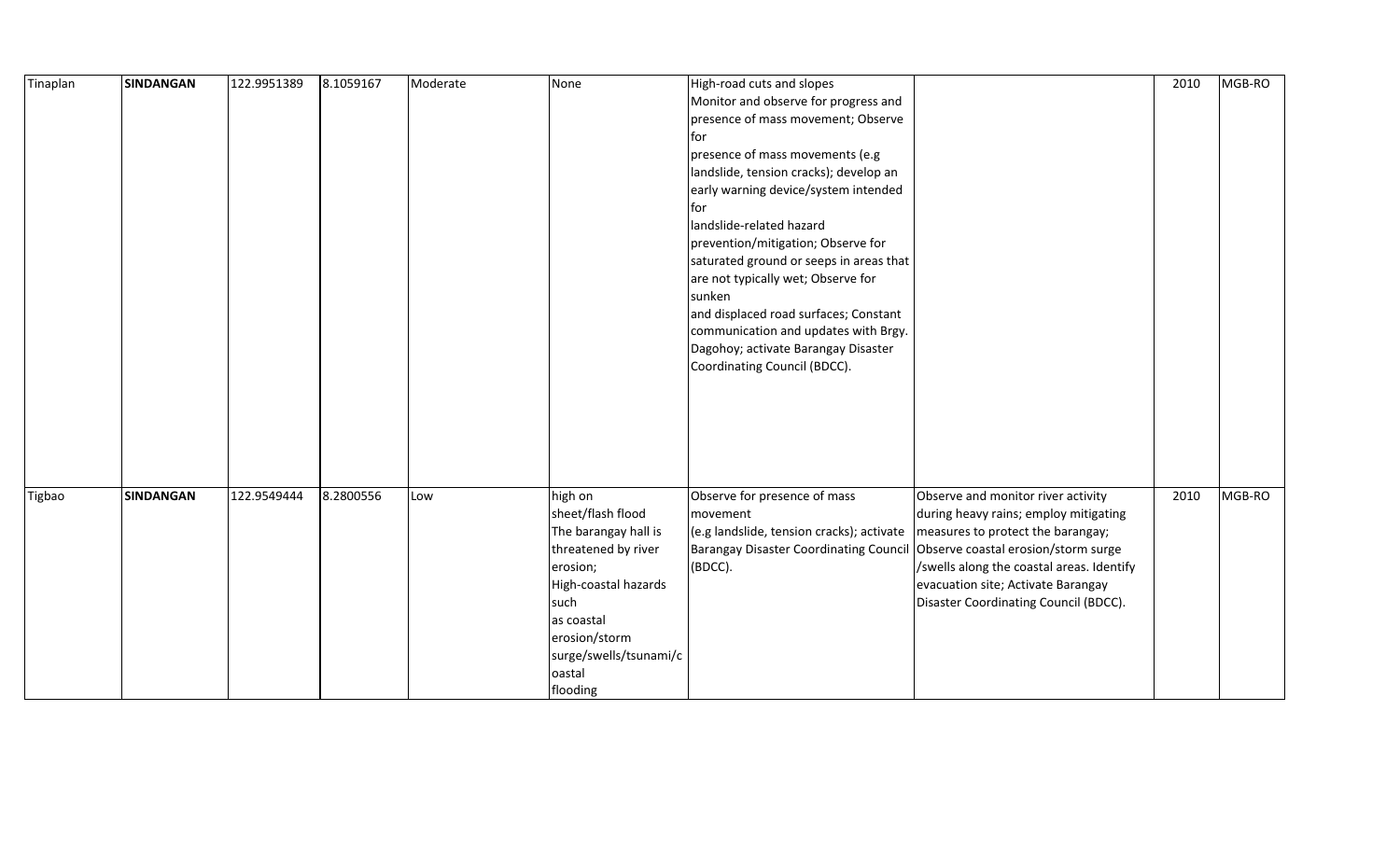| Titik | <b>SINDANGAN</b> | 123.0026667 | 7.9798889 | Moderate | None                           | High - road cuts and slopes; Observe<br>for presence of mass movement (e.g<br>landslide, tension cracks); develop<br>an early warning device/system<br>intended<br>for landslide-related hazard<br>prevention/mitigation; Identify<br>evacuation site; Observe for saturated<br>ground or seeps in areas that are not<br>typically wet; Observe for sunken and<br>displaced road surfaces; constant<br>communication and updates with Brgy.<br>Bucana; activate Barangay Disaster<br>Coordinating Council (BDCC). |                                                                                                                                                                                                                                                                 | 2010 | MGB-RO |
|-------|------------------|-------------|-----------|----------|--------------------------------|-------------------------------------------------------------------------------------------------------------------------------------------------------------------------------------------------------------------------------------------------------------------------------------------------------------------------------------------------------------------------------------------------------------------------------------------------------------------------------------------------------------------|-----------------------------------------------------------------------------------------------------------------------------------------------------------------------------------------------------------------------------------------------------------------|------|--------|
| Bato  | <b>SINDANGAN</b> | 123.0305556 | 8.1247222 | High     | High-flashflood/sheet<br>flood | Monitor and observe for progress and<br>presence of mass movement along<br>slopes; develop an early warning<br>device/system intended for<br>landsliderelated<br>hazard prevention/mitigation;<br>Identify evacuation site; Observe for<br>saturated ground or seeps in areas that<br>are not typically wet; Observe for<br>sunken<br>and displaced road surfaces; constant<br>communication and updates with Brgy.<br>Caluan; activate Barangay Disaster<br>Coordinating Council (BDCC).                         | Observe for rapid increase/decrease in<br>creek/river water levels, possibly<br>accompanied by increase turbidity (soil<br>content); Develop an early warning<br>system intended flood-related hazard<br>prevention; identify evacuation site;<br>Activate BDCC | 2010 | MGB-RO |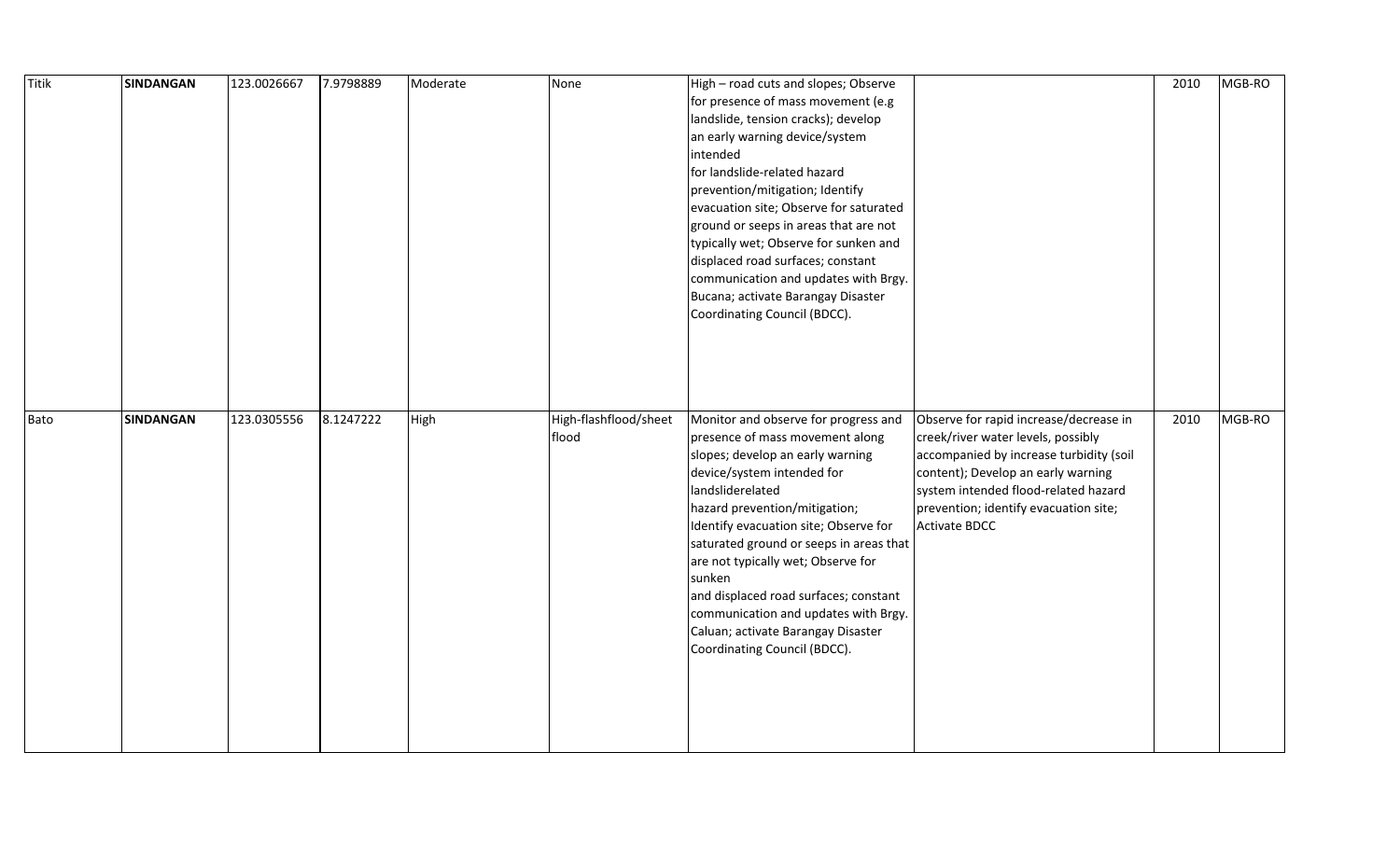| <b>Bucana</b> | <b>SINDANGAN</b> | 123.0286389 | 8.0450556 | Moderate | high on areas<br>within the tributary of<br>Ingin<br>River (flashflood) | High-along hilly slopes; Monitor and<br>observe for progress and<br>presence of mass movement; Observe<br>lfor<br>presence of mass movements (e.g<br>landslide, tension cracks); develop an<br>early warning device/system intended<br><b>for</b><br>landslide-related hazard<br>prevention/mitigation; Constant<br>communication and updates with Brgy.<br>Tinaplan; activate Barangay Disaster<br>Coordinating Council (BDCC). | Observe for rapid increase/decrease in<br>creek/river water levels, possibly<br>accompanied by increase turbidity (soil<br>content); Develop an early warning<br>system intended flashflood-related<br>hazard prevention; Activate BDCC | 2010 | MGB-RO |
|---------------|------------------|-------------|-----------|----------|-------------------------------------------------------------------------|----------------------------------------------------------------------------------------------------------------------------------------------------------------------------------------------------------------------------------------------------------------------------------------------------------------------------------------------------------------------------------------------------------------------------------|-----------------------------------------------------------------------------------------------------------------------------------------------------------------------------------------------------------------------------------------|------|--------|
| Caluan        | <b>SINDANGAN</b> | 123.0030556 | 8.1719444 | Moderate | None                                                                    | Observe for presence of mass<br>movements (e.g landslide, tension<br>cracks) develop an early warning<br>device/system intended for<br>landsliderelated<br>hazard prevention/mitigation;<br>Constant communication and updates<br>with Brgy. Inuman; activate Barangay<br>Disaster Coordinating Council (BDCC).                                                                                                                  |                                                                                                                                                                                                                                         | 2010 | MGB-RO |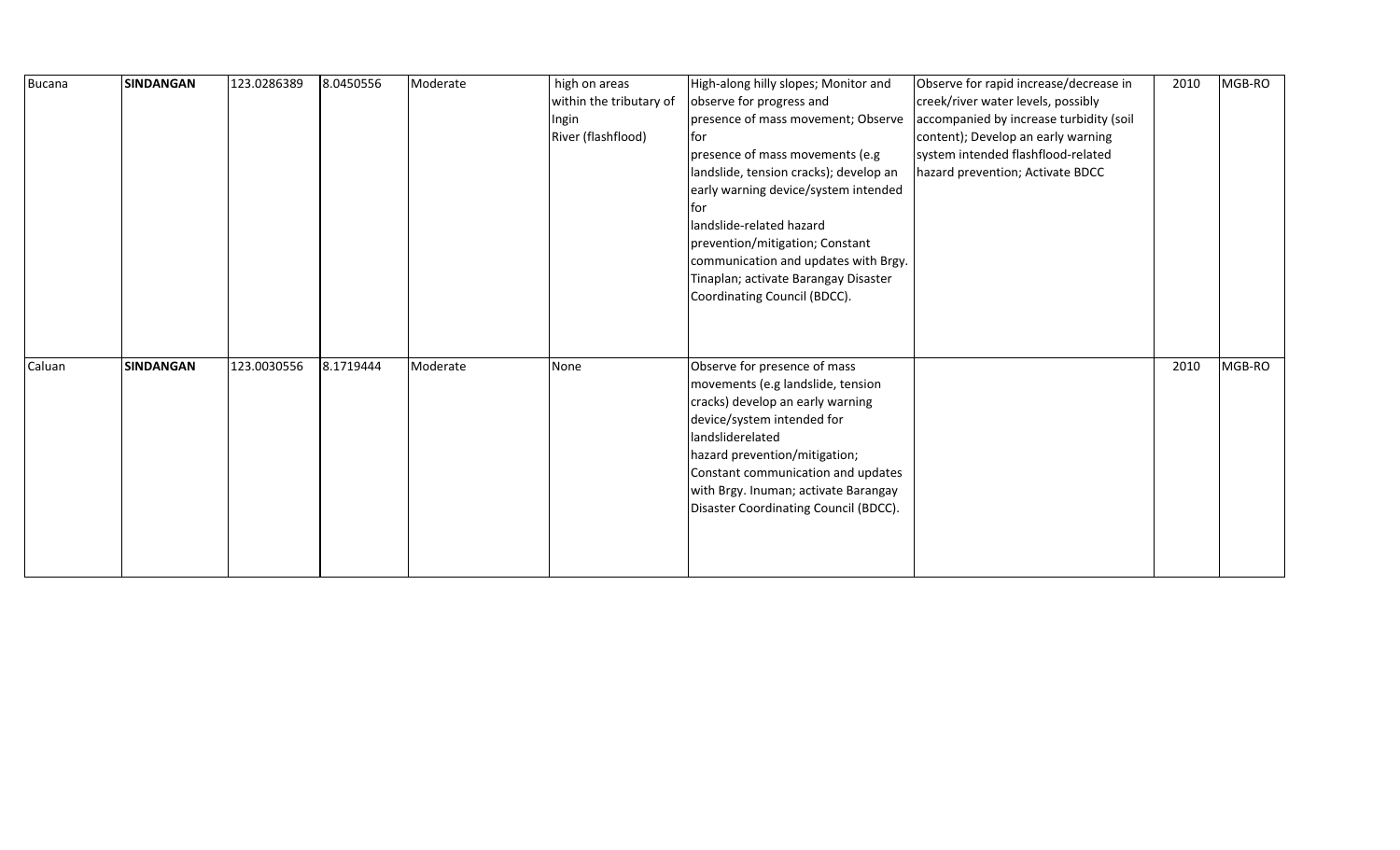| Calubian  | <b>SINDANGAN</b> | 123.0647222 | 8.1908333 | High                                                            | None                                                                                                                             | Monitor and observe for progress and<br>presence of mass movement; Observe<br>for<br>presence of mass movement (e.g<br>landslide, tension cracks); develop an<br>early warning device/system intended<br><b>I</b> for<br>landslide-related hazard<br>prevention/mitigation; Identify<br>evacuation site; Observe for saturated<br>ground or seeps in areas that are not<br>typically wet; Observe for sunken and<br>displaced road surfaces; identify<br>relocation site of the residents residing<br>near the market area and along the<br>slopes; constant communication and<br>updates with Brgy. Dumalogdog;<br>activate Barangay Disaster<br>Coordinating |                                                                                                                        | 2010 | MGB-RO |
|-----------|------------------|-------------|-----------|-----------------------------------------------------------------|----------------------------------------------------------------------------------------------------------------------------------|----------------------------------------------------------------------------------------------------------------------------------------------------------------------------------------------------------------------------------------------------------------------------------------------------------------------------------------------------------------------------------------------------------------------------------------------------------------------------------------------------------------------------------------------------------------------------------------------------------------------------------------------------------------|------------------------------------------------------------------------------------------------------------------------|------|--------|
| Calatunan | <b>SINDANGAN</b> | 122.9779444 | 8.2580278 | Low to Moderate-the<br>eastern side of the<br>barangay<br>areas | on flat lying areas)<br>High-coastal hazards<br>such<br>as coastal<br>erosion/storm<br>surge/swells/tsunami/c<br>oastal flooding | Low (Localized flooding Observe for presence of mass<br>movement<br>(e.g landslide, tension cracks); activate<br>Barangay Disaster Coordinating Council Disaster Coordinating Council (BDCC).<br>(BDCC).                                                                                                                                                                                                                                                                                                                                                                                                                                                       | Observe coastal erosion/storm surge<br>/swells along the coastal areas. Identify<br>evacuation site; Activate Barangay | 2010 | MGB-RO |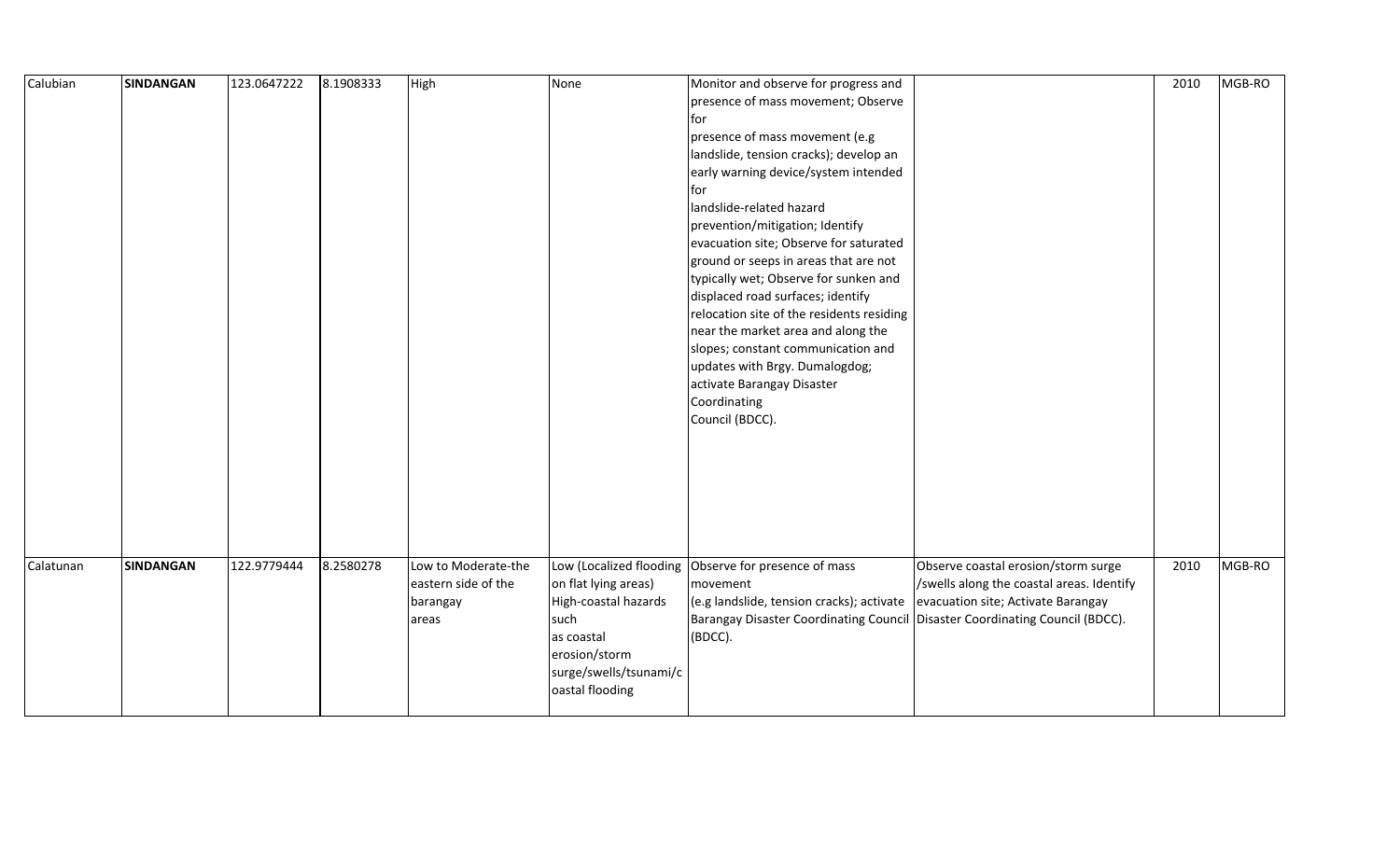| Dagohoy | <b>SINDANGAN</b> | 122.9859167 | 8.1413333 | Moderate | None                    | Observe for presence of mass             |                                         | 2010 | MGB-RO |
|---------|------------------|-------------|-----------|----------|-------------------------|------------------------------------------|-----------------------------------------|------|--------|
|         |                  |             |           |          |                         | movement                                 |                                         |      |        |
|         |                  |             |           |          |                         | (e.g landslide, tension cracks); develop |                                         |      |        |
|         |                  |             |           |          |                         | an early warning device/system           |                                         |      |        |
|         |                  |             |           |          |                         | intended                                 |                                         |      |        |
|         |                  |             |           |          |                         | for landslide-related hazard             |                                         |      |        |
|         |                  |             |           |          |                         | prevention/mitigation; Identify          |                                         |      |        |
|         |                  |             |           |          |                         | evacuation site; Observe for saturated   |                                         |      |        |
|         |                  |             |           |          |                         | ground or seeps in areas that are not    |                                         |      |        |
|         |                  |             |           |          |                         | typically wet; Observe for sunken and    |                                         |      |        |
|         |                  |             |           |          |                         | displaced road surfaces; constant        |                                         |      |        |
|         |                  |             |           |          |                         | communication and updates with Brgy.     |                                         |      |        |
|         |                  |             |           |          |                         | Maras; activate Barangay Disaster        |                                         |      |        |
|         |                  |             |           |          |                         | Coordinating Council (BDCC).             |                                         |      |        |
|         |                  |             |           |          |                         |                                          |                                         |      |        |
|         |                  |             |           |          |                         |                                          |                                         |      |        |
|         |                  |             |           |          |                         |                                          |                                         |      |        |
|         |                  |             |           |          |                         |                                          |                                         |      |        |
|         |                  |             |           |          |                         |                                          |                                         |      |        |
| Datagan | <b>SINDANGAN</b> | 122.9569722 | 8.1415000 | Low      | high                    | activate Barangay Disaster               | Observe for rapid increase/decrease in  | 2010 | MGB-RO |
|         |                  |             |           |          | (flashflood/sheetflood) | Coordinating                             | creek/river water levels, possibly      |      |        |
|         |                  |             |           |          |                         | Council (BDCC).                          | accompanied by increase turbidity (soil |      |        |
|         |                  |             |           |          |                         |                                          | content); Identify evacuation site,     |      |        |
|         |                  |             |           |          |                         |                                          | Develop an early warning system         |      |        |
|         |                  |             |           |          |                         |                                          | intended flashflood/sheetflood-related  |      |        |
|         |                  |             |           |          |                         |                                          | hazard prevention; place warning        |      |        |
|         |                  |             |           |          |                         |                                          | signage along riverbank; Activate BDCC  |      |        |
|         |                  |             |           |          |                         |                                          |                                         |      |        |
|         |                  |             |           |          |                         |                                          |                                         |      |        |
|         |                  |             |           |          |                         |                                          |                                         |      |        |
|         |                  |             |           |          |                         |                                          |                                         |      |        |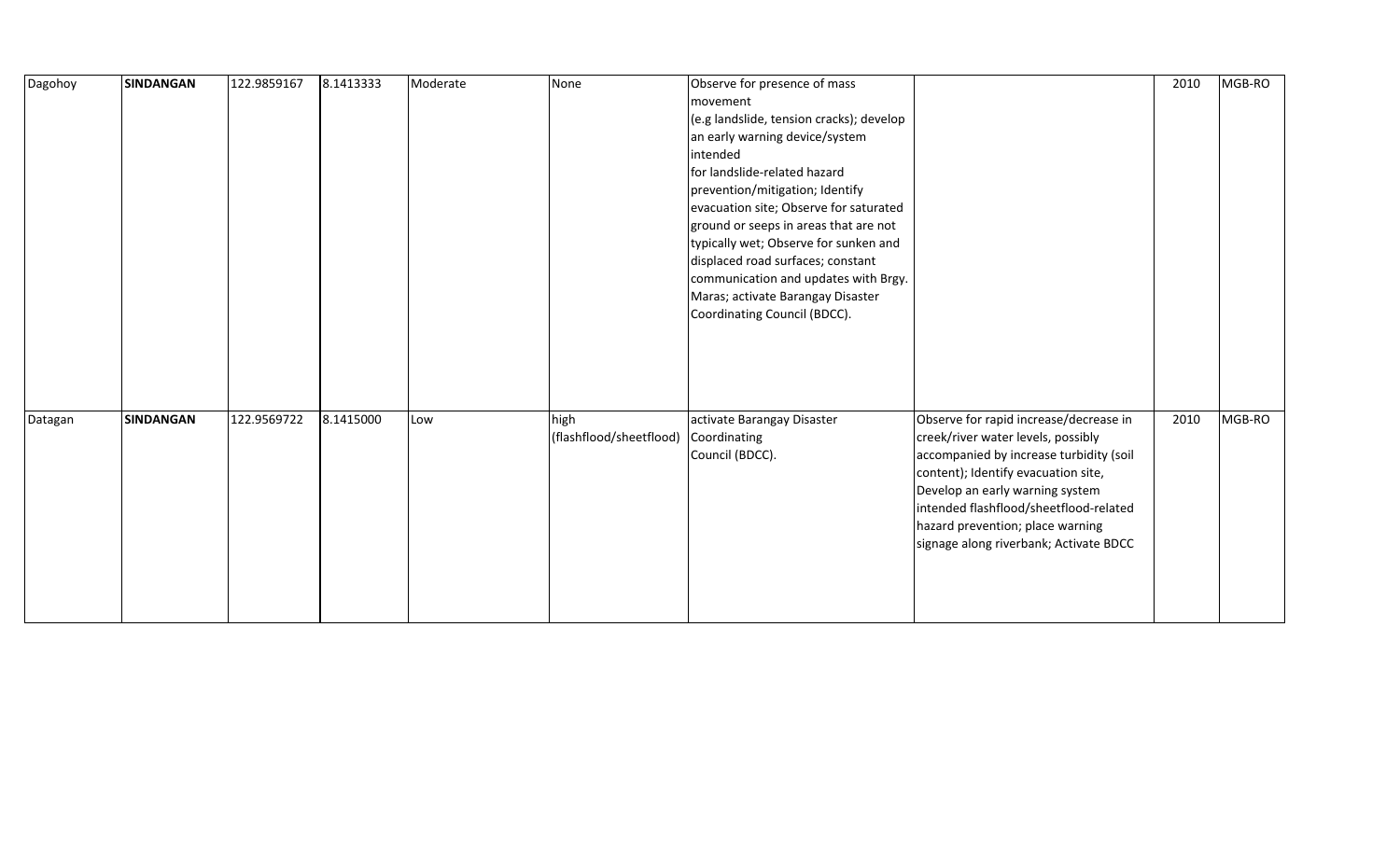| Disud       | <b>SINDANGAN</b> | 123.0000556 | 8.2540833 | Low             | Low to moderate<br>(Sheet flood flat lying<br>areas<br>and near Makinog<br>Creek) | Observe for presence of mass<br>movement<br>(e.g landslide, tension cracks, creeps);<br>activate Barangay Disaster<br>Coordinating<br>Council (BDCC).                                                                                                                                                                                                                                                                                                                                                                                                                                              | Observe and monitor river activity<br>during heavy rains; Observe for rapid<br>increase/decrease in creek/river water<br>levels, possibly accompanied by increase<br>turbidity (soil content); Activate<br><b>Barangay Disaster Coordinating Council</b><br>(BDCC). | 2010 | MGB-RO |
|-------------|------------------|-------------|-----------|-----------------|-----------------------------------------------------------------------------------|----------------------------------------------------------------------------------------------------------------------------------------------------------------------------------------------------------------------------------------------------------------------------------------------------------------------------------------------------------------------------------------------------------------------------------------------------------------------------------------------------------------------------------------------------------------------------------------------------|---------------------------------------------------------------------------------------------------------------------------------------------------------------------------------------------------------------------------------------------------------------------|------|--------|
| Doña Josefa | SINDANGAN        | 122.9821667 | 8.3757778 | Low to Moderate | High-coastal hazards<br>such<br>las coastal<br>erosion/storm<br>oastal flooding   | Monitor the sloping periphery of the<br>area<br>during heavy and incessant rain for<br>potential landslide; Observe for<br>surge/swells/tsunami/c   presence of mass movements (e.g<br>landslide,<br>tension cracks) ; develop an early<br>warning device/system intended for<br>landslide-related hazard<br>prevention/mitigation; Observe for<br>saturated ground or seeps in areas that<br>are not typically wet; Observe for<br>sunken<br>and displaced road surfaces; Constant<br>communication and updates with Brgy.<br>Motibot; activate Barangay Disaster<br>Coordinating Council (BDCC). | Observe coastal erosion/storm surge<br>/swells along the coastal areas. Identify<br>evacuation site; Activate Barangay<br>Disaster Coordinating Council (BDCC).                                                                                                     | 2010 | MGB-RO |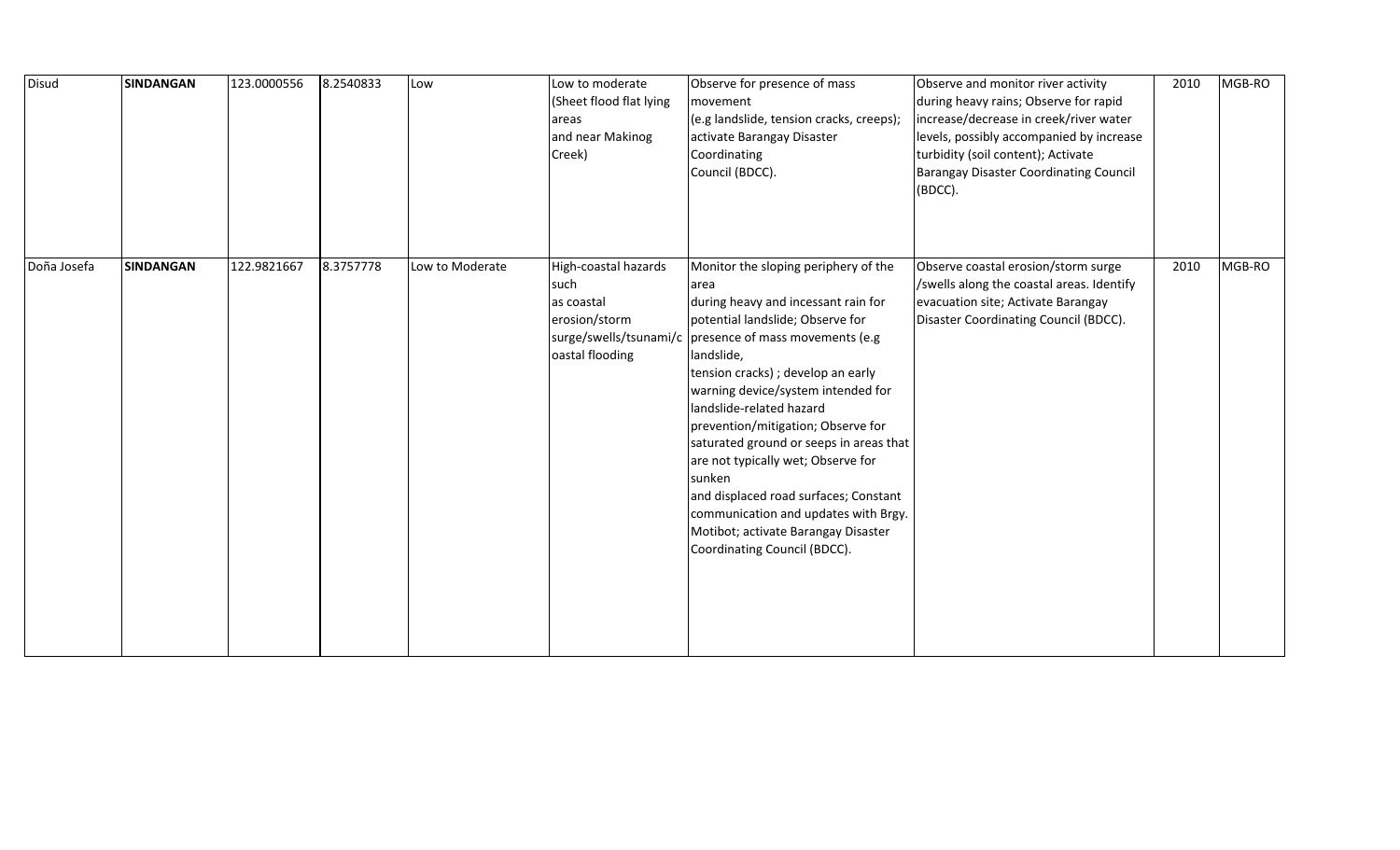| Gampis | <b>SINDANGAN</b> | 122.9952778 | 8.2328056 | None     | low (sheetflood)<br>High-localized flooding<br>High-coastal hazards<br>such<br>as coastal<br>erosion/storm<br>surge/swells/coastal<br>flooding/tsunami                                                     |                                                                                                                                                                                                                                                                                                                                                                                                                                                          | Observe coastal erosion/storm surge<br>/swells along the coastal areas. Identify<br>evacuation site; Activate Barangay<br>Disaster Coordinating Council (BDCC).                                                                                                                                                 | 2010 | MGB-RO |
|--------|------------------|-------------|-----------|----------|------------------------------------------------------------------------------------------------------------------------------------------------------------------------------------------------------------|----------------------------------------------------------------------------------------------------------------------------------------------------------------------------------------------------------------------------------------------------------------------------------------------------------------------------------------------------------------------------------------------------------------------------------------------------------|-----------------------------------------------------------------------------------------------------------------------------------------------------------------------------------------------------------------------------------------------------------------------------------------------------------------|------|--------|
| Goleo  | SINDANGAN        | 123.0039722 | 8.2274167 | None     | High (sheet flood/flash<br>flood - on the flat lying<br>areas/flood plain of<br>Goleo River<br>High-coastal hazards<br>such<br>as coastal<br>erosion/storm<br>surge/swells/tsunami/c<br>oastal<br>flooding |                                                                                                                                                                                                                                                                                                                                                                                                                                                          | Observe for rapid increase/decrease in<br>creek/river water levels, possibly<br>accompanied by increase turbidity (soil<br>content); Identify evacuation site;<br>Develop an early warning system<br>intended flood-related hazard<br>prevention;<br>activate Barangay Disaster Coordinating<br>Council (BDCC). | 2010 | MGB-RO |
| Imelda | <b>SINDANGAN</b> | 123.0452222 | 8.3180833 | Moderate | Low to moderate<br>(Flashflood-<br>CarionCreek)                                                                                                                                                            | Observe for presence of mass<br>movements (e.g landslide, tension<br>cracks); develop an early warning<br>device/system intended for<br>landsliderelated<br>hazard prevention/mitigation;<br>Observe for saturated ground or seeps<br>in<br>areas that are not typically wet;<br>Observe<br>for sunken and displaced road surfaces;<br>Constant communication and updates<br>with Brgy. Bago; activate Barangay<br>Disaster Coordinating Council (BDCC). | Observe for rapid increase/decrease in<br>creek/river water levels, possibly<br>accompanied by increase turbidity (soil<br>content); Activate Barangay Disaster<br>Coordinating Council (BDCC).                                                                                                                 | 2010 | MGB-RO |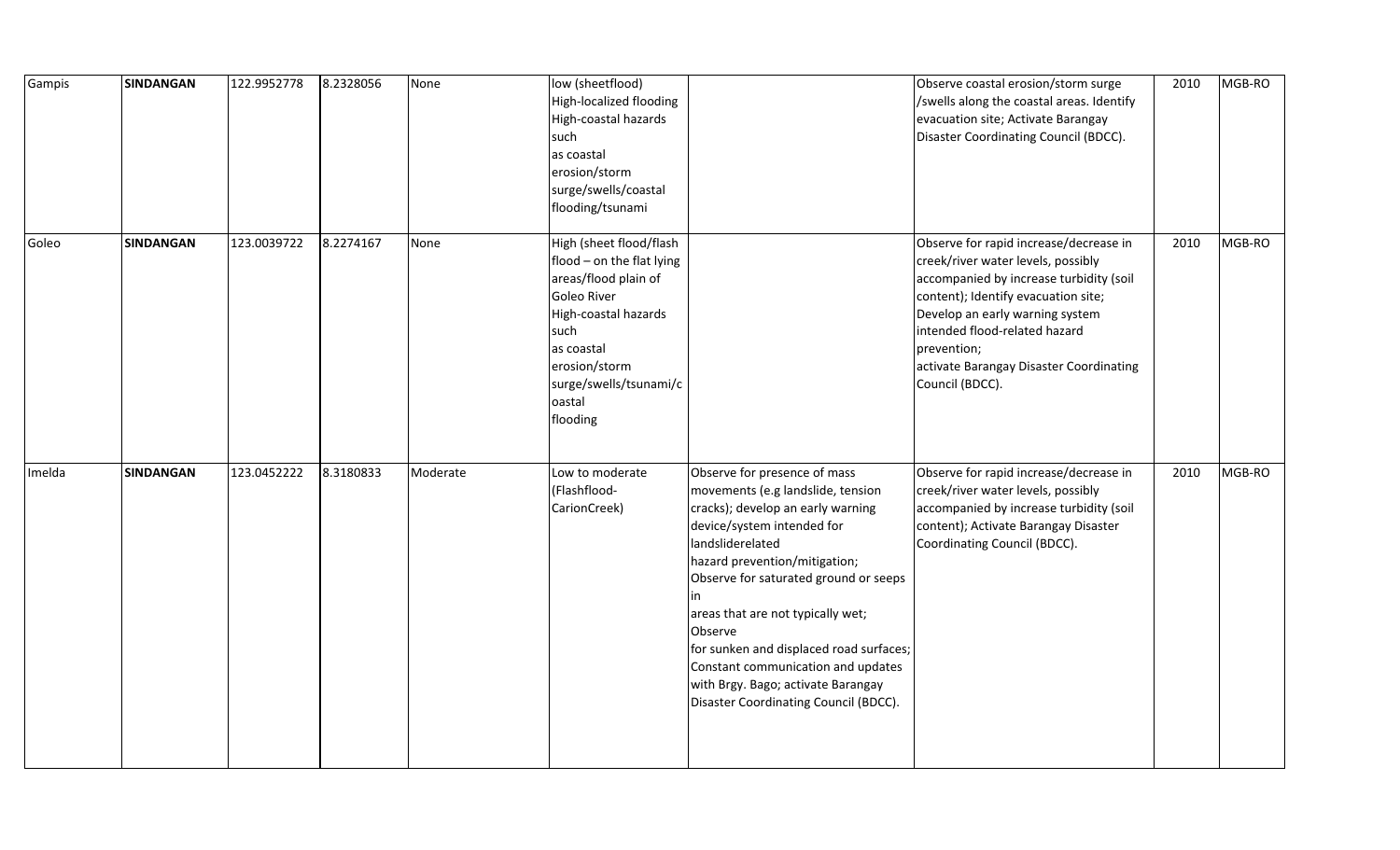| Joaquin Macias | <b>SINDANGAN</b> | 123.0745278 | 8.3282778 | High-road cuts        | Low to moderate         | Monitor and observe for progress of                                       | Observe coastal erosion/storm surge       | 2010 | MGB-RO |
|----------------|------------------|-------------|-----------|-----------------------|-------------------------|---------------------------------------------------------------------------|-------------------------------------------|------|--------|
|                |                  |             |           | Moderate on sloping   | (Sheet flooding-low     | <b>the</b>                                                                | /swells along the coastal areas. Identify |      |        |
|                |                  |             |           | faces                 | lying                   | slumping; Observe for presence of                                         | evacuation site; Activate Barangay        |      |        |
|                |                  |             |           | of the hills.         | areas and within the    | mass                                                                      | Disaster Coordinating Council (BDCC).     |      |        |
|                |                  |             |           |                       | vicinity                | movements (e.g landslide, tension                                         |                                           |      |        |
|                |                  |             |           |                       | of Siari Creek)         | cracks) in other areas; develop an early                                  |                                           |      |        |
|                |                  |             |           |                       | High-coastal hazards    | warning device/system intended for                                        |                                           |      |        |
|                |                  |             |           |                       | such                    | landslide-related hazard                                                  |                                           |      |        |
|                |                  |             |           |                       | as coastal              | prevention/mitigation; Observe for                                        |                                           |      |        |
|                |                  |             |           |                       | erosion/storm           | saturated ground or seeps in areas that                                   |                                           |      |        |
|                |                  |             |           |                       |                         | surge/swells/tsunami/c are not typically wet; Observe for                 |                                           |      |        |
|                |                  |             |           |                       | oastal                  | sunken                                                                    |                                           |      |        |
|                |                  |             |           |                       | flooding                | and displaced road surfaces; Constant                                     |                                           |      |        |
|                |                  |             |           |                       |                         | communication and updates with Brgy.                                      |                                           |      |        |
|                |                  |             |           |                       |                         | Imelda; activate Barangay Disaster                                        |                                           |      |        |
|                |                  |             |           |                       |                         | Coordinating Council (BDCC).                                              |                                           |      |        |
|                |                  |             |           |                       |                         |                                                                           |                                           |      |        |
|                |                  |             |           |                       |                         |                                                                           |                                           |      |        |
|                |                  |             |           |                       |                         |                                                                           |                                           |      |        |
|                |                  |             |           |                       |                         |                                                                           |                                           |      |        |
|                |                  |             |           |                       |                         |                                                                           |                                           |      |        |
|                |                  |             |           |                       |                         |                                                                           |                                           |      |        |
| Labakid        | <b>SINDANGAN</b> | 123.0188333 | 8.2259444 | Low-sloping areas to  | high                    | Observe for presence of mass                                              | Observe for rapid increase/decrease in    | 2010 | MGB-RO |
|                |                  |             |           | the                   | (sheetflood/flashflood) | movement                                                                  | creek/river water levels, possibly        |      |        |
|                |                  |             |           | northeast of barangay |                         | (e.g landslide, tension cracks); activate                                 | accompanied by increase turbidity (soil   |      |        |
|                |                  |             |           |                       |                         | Barangay Disaster Coordinating Council content); Develop an early warning |                                           |      |        |
|                |                  |             |           |                       |                         | (BDCC).                                                                   | system intended flood-related hazard      |      |        |
|                |                  |             |           |                       |                         |                                                                           | prevention; identify evacuation site;     |      |        |
|                |                  |             |           |                       |                         |                                                                           | <b>Activate BDCC</b>                      |      |        |
|                |                  |             |           |                       |                         |                                                                           |                                           |      |        |
|                |                  |             |           |                       |                         |                                                                           |                                           |      |        |
|                |                  |             |           |                       |                         |                                                                           |                                           |      |        |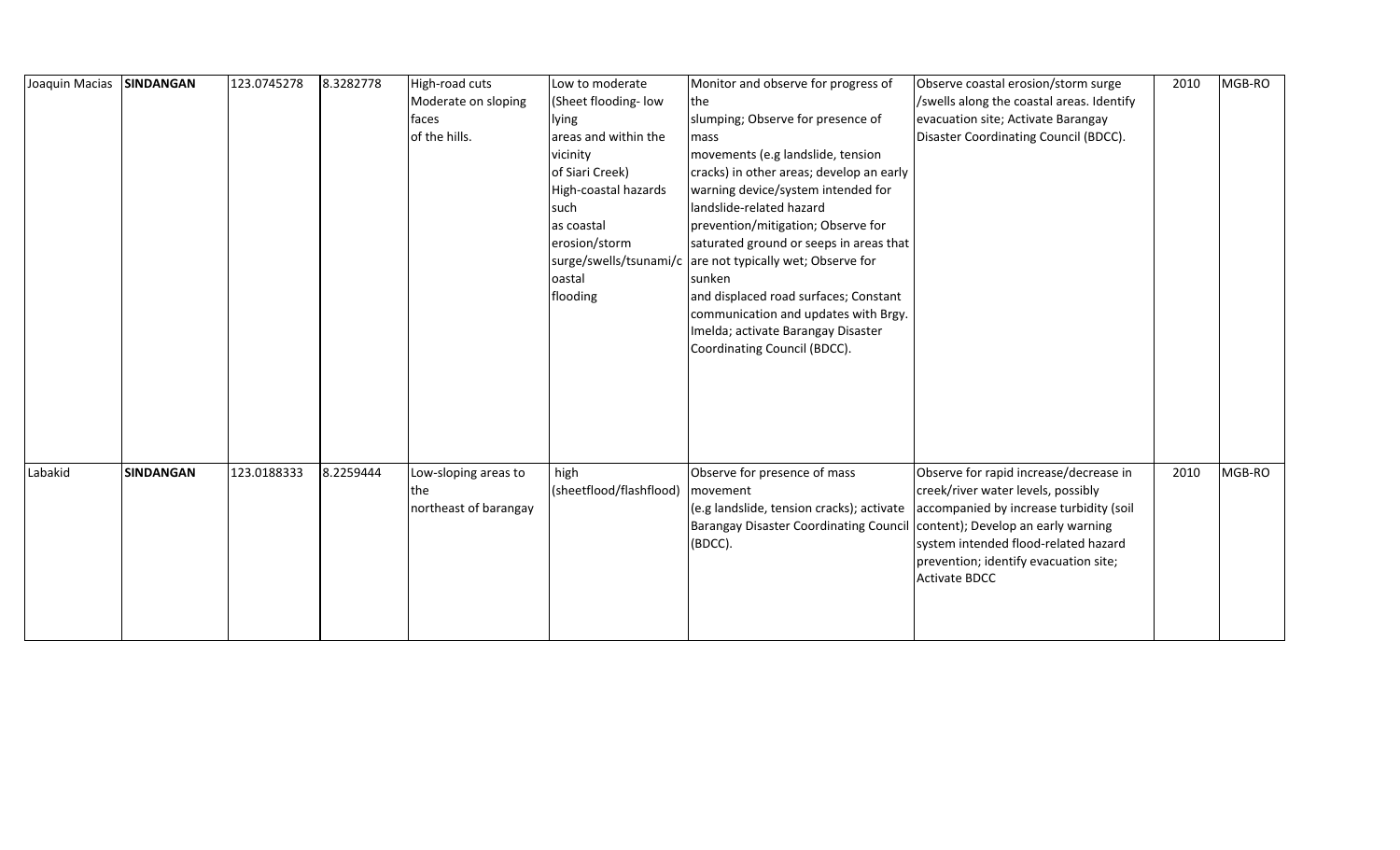| Santo Niño    | <b>SINDANGAN</b> | 123.0740556 | 8.2209444 | Low      | high<br>(sheetflood/flashflood)- High-road cuts<br>flood plain/flat lying<br>areas | Moderate-sloping grounds<br>Observe for presence of mass<br>movement<br>(e.g landslide, tension cracks); Constant system intended flood-related hazard<br>communication and updates with Brgy.   prevention; identify evacuation site;<br>Dumalodog; activate Barangay Disaster Activate BDCC<br>Coordinating Council (BDCC). | Observe for rapid increase/decrease in<br>creek/river water levels, possibly<br>accompanied by increase turbidity (soil<br>content); Develop an early warning | 2010 | MGB-RO |
|---------------|------------------|-------------|-----------|----------|------------------------------------------------------------------------------------|-------------------------------------------------------------------------------------------------------------------------------------------------------------------------------------------------------------------------------------------------------------------------------------------------------------------------------|---------------------------------------------------------------------------------------------------------------------------------------------------------------|------|--------|
| Santo Rosario | <b>SINDANGAN</b> | 123.0128333 | 8.3490278 | Moderate | None                                                                               | High -road cuts<br>Observe for presence of mass<br>movements (e.g landslide, tension<br>cracks); Constant communication and<br>updates with Brgy. Motibot; activate<br><b>Barangay Disaster Coordinating Council</b><br>(BDCC).                                                                                               |                                                                                                                                                               | 2010 | MGB-RO |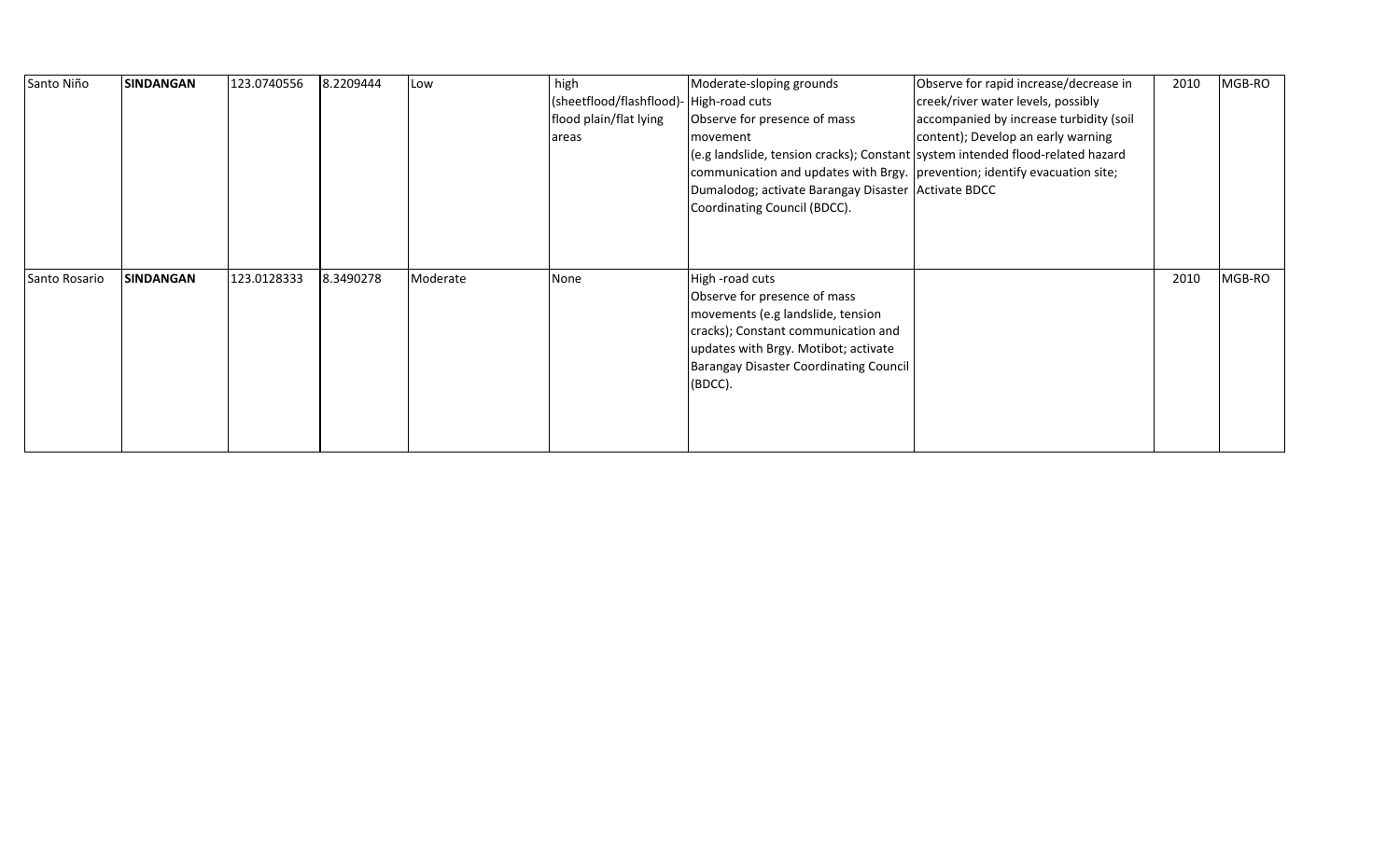| <b>Upper Nipaan</b> | <b>SINDANGAN</b> | 123.0377778 | 8.3578889 | Moderate-barangay<br>center<br>and steep sloping<br>terrain | high on flash<br>flood | High-road cuts; Monitor and observe<br>for progress of the<br>slumping; Observe for presence of<br>mass<br>movements (e.g landslide, tension<br>cracks) in other areas; develop an early<br>warning device/system intended for<br>landslide-related hazard<br>prevention/mitigation; Observe for<br>saturated ground or seeps in areas that<br>are not typically wet; Observe for | Observe for rapid increase/decrease in<br>creek/river water levels, possibly<br>accompanied by increase turbidity (soil<br>content); Activate Barangay Disaster<br>Coordinating Council (BDCC). | 2010 | MGB-RO |
|---------------------|------------------|-------------|-----------|-------------------------------------------------------------|------------------------|-----------------------------------------------------------------------------------------------------------------------------------------------------------------------------------------------------------------------------------------------------------------------------------------------------------------------------------------------------------------------------------|-------------------------------------------------------------------------------------------------------------------------------------------------------------------------------------------------|------|--------|
|                     |                  |             |           |                                                             |                        | sunken<br>and displaced road surfaces; Constant<br>communication and updates with Brgy.<br>Sto. Rosario; activate Barangay Disaster<br>Coordinating Council (BDCC).                                                                                                                                                                                                               |                                                                                                                                                                                                 |      |        |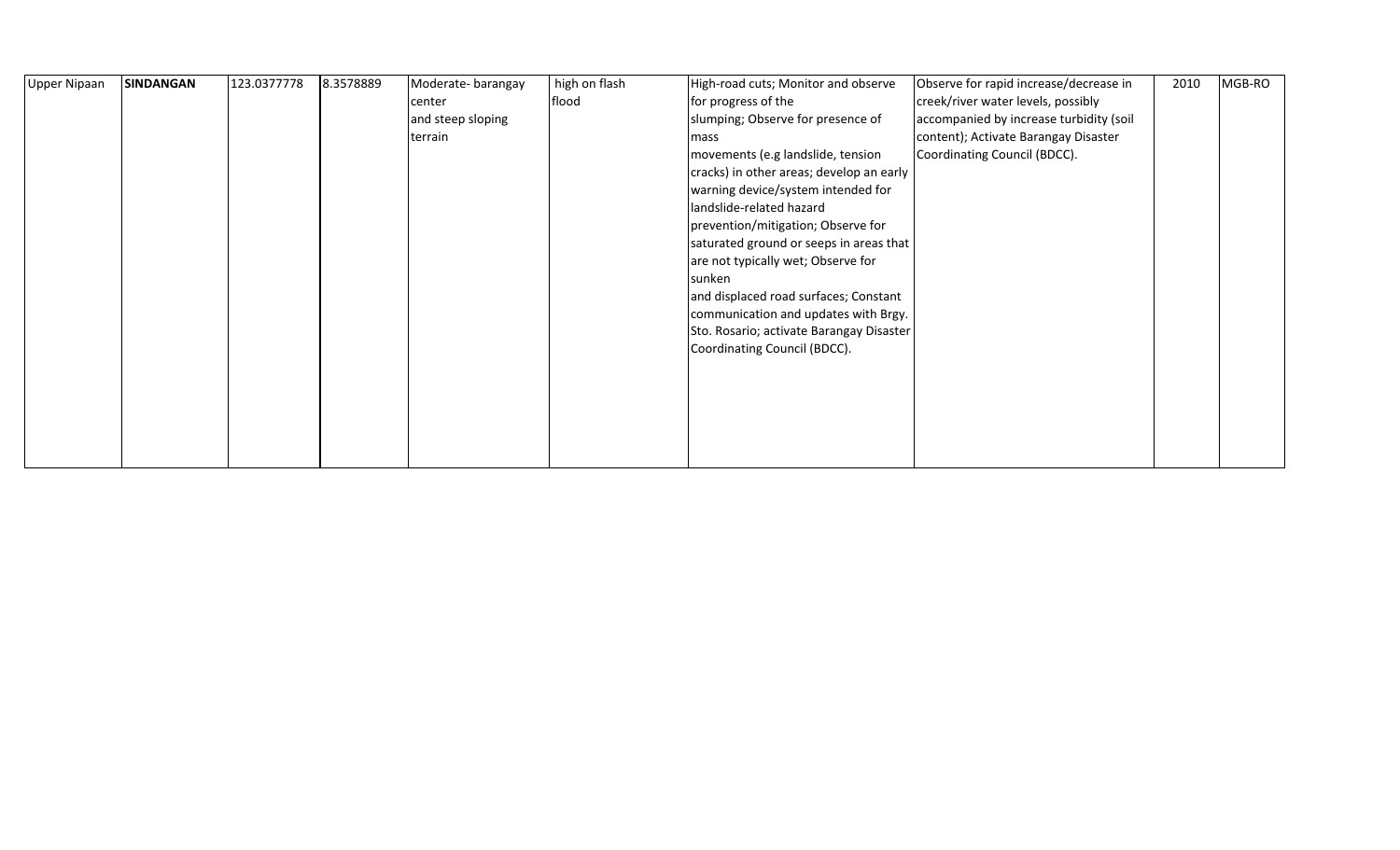| Benigno Aquino SINDANGAN |                  | 123.0413889 | 8.1900000 | Moderate           | None                     | High-steep slopes areas                 |                                         | 2010 | MGB-RO |
|--------------------------|------------------|-------------|-----------|--------------------|--------------------------|-----------------------------------------|-----------------------------------------|------|--------|
| Jr.                      |                  |             |           |                    |                          | Monitor and observe for progress and    |                                         |      |        |
|                          |                  |             |           |                    |                          | presence of mass movement; Observe      |                                         |      |        |
|                          |                  |             |           |                    |                          | for                                     |                                         |      |        |
|                          |                  |             |           |                    |                          | presence of mass movements (e.g         |                                         |      |        |
|                          |                  |             |           |                    |                          | landslide, tension cracks); develop an  |                                         |      |        |
|                          |                  |             |           |                    |                          | early warning device/system intended    |                                         |      |        |
|                          |                  |             |           |                    |                          | lfor                                    |                                         |      |        |
|                          |                  |             |           |                    |                          | landslide-related hazard                |                                         |      |        |
|                          |                  |             |           |                    |                          | prevention/mitigation; Observe for      |                                         |      |        |
|                          |                  |             |           |                    |                          | saturated ground or seeps in areas that |                                         |      |        |
|                          |                  |             |           |                    |                          | are not typically wet; Observe for      |                                         |      |        |
|                          |                  |             |           |                    |                          | sunken                                  |                                         |      |        |
|                          |                  |             |           |                    |                          | and displaced road surfaces; Constant   |                                         |      |        |
|                          |                  |             |           |                    |                          | communication and updates with Brgy.    |                                         |      |        |
|                          |                  |             |           |                    |                          | Mandih; activate Barangay Disaster      |                                         |      |        |
|                          |                  |             |           |                    |                          | Coordinating Council (BDCC).            |                                         |      |        |
|                          |                  |             |           |                    |                          |                                         |                                         |      |        |
|                          |                  |             |           |                    |                          |                                         |                                         |      |        |
|                          |                  |             |           |                    |                          |                                         |                                         |      |        |
|                          |                  |             |           |                    |                          |                                         |                                         |      |        |
|                          |                  |             |           |                    |                          |                                         |                                         |      |        |
|                          |                  |             |           |                    |                          |                                         |                                         |      |        |
| Fatima                   | <b>SINDANGAN</b> | 123.0939444 | 8.2061944 | None-barangay hall | high                     |                                         | Observe for rapid increase/decrease in  | 2010 | MGB-RO |
|                          |                  |             |           |                    | sheetflood/flashflood,   |                                         | creek/river water levels, possibly      |      |        |
|                          |                  |             |           |                    | river                    |                                         | accompanied by increase turbidity (soil |      |        |
|                          |                  |             |           |                    | erosion(lateral erosion, |                                         | content); Activate Barangay Disaster    |      |        |
|                          |                  |             |           |                    | scouring)                |                                         | Coordinating Council (BDCC).            |      |        |
|                          |                  |             |           |                    |                          |                                         |                                         |      |        |
|                          |                  |             |           |                    |                          |                                         |                                         |      |        |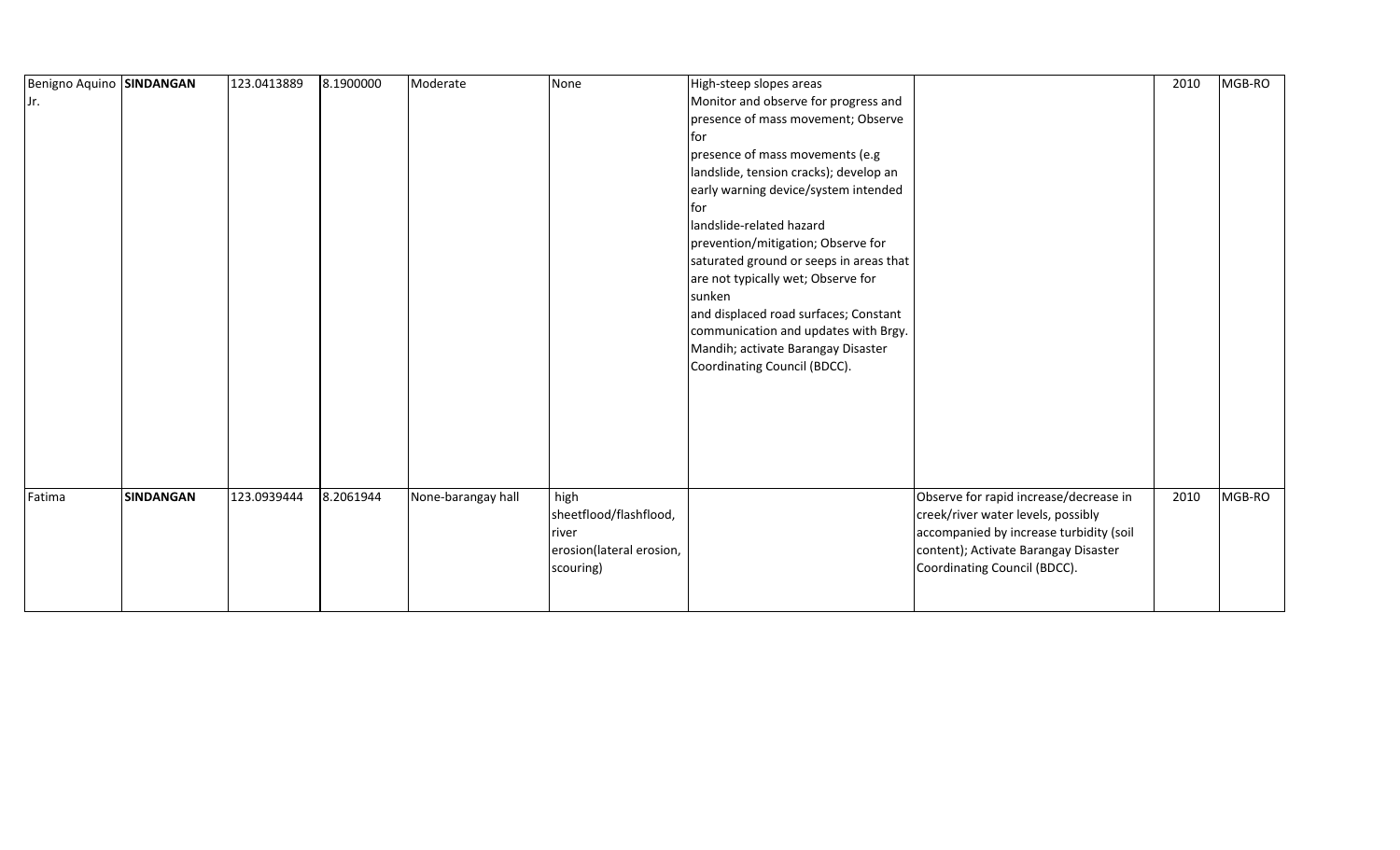| <b>Balok</b>   | <b>SINDANGAN</b> | 123.0328889 | 8.2530278 | Low- near the sloping<br>terrain to the east and<br>west<br>of the center | high<br>(sheetflood/flashflood)-<br>areas within the Piau<br>River                                                                                                                | Observe for presence of mass<br>movement<br>(e.g landslide, tension cracks); activate<br>Barangay Disaster Coordinating Council<br>(BDCC).            | Observe for rapid increase/decrease in<br>creek/river water levels, possibly<br>accompanied by increase turbidity (soil<br>content); Develop an early warning<br>system intended flood-related hazard<br>prevention; identify evacuation site;<br><b>Activate BDCC</b>                          | 2010 | MGB-RO |
|----------------|------------------|-------------|-----------|---------------------------------------------------------------------------|-----------------------------------------------------------------------------------------------------------------------------------------------------------------------------------|-------------------------------------------------------------------------------------------------------------------------------------------------------|-------------------------------------------------------------------------------------------------------------------------------------------------------------------------------------------------------------------------------------------------------------------------------------------------|------|--------|
| Bantayan       | <b>SINDANGAN</b> | 122.9973889 | 8.2352222 | None                                                                      | None                                                                                                                                                                              |                                                                                                                                                       | High-coastal hazards such<br>as coastal erosion/storm<br>surge/swells/tsunami/coastal<br>flooding<br>Observe coastal erosion/storm surge<br>/swells along the coastal areas. Identify<br>evacuation site; Activate Barangay<br>Disaster Coordinating Council (BDCC).                            | 2010 | MGB-RO |
| Dapaon         | <b>SINDANGAN</b> | 123.0014722 | 8.2409722 | Low - eastern side of<br>barangay areas                                   | Low                                                                                                                                                                               | Observe for presence of mass<br>movement<br>(e.g landslide, tension cracks, creeps);<br>activate Barangay Disaster<br>Coordinating<br>Council (BDCC). | Localize flooding on flat lying areas to the<br>west-northwest of barangay; Activate<br><b>Barangay Disaster Coordinating Council</b><br>(BDCC)                                                                                                                                                 | 2010 | MGB-RO |
| Datu Tangkilan | SINDANGAN        | 123.0038889 | 8.2163889 | None                                                                      | high-low lying<br>areas and within<br>immediate vicinity of<br>Sindangan River<br>(sheet flood)<br>High-coastal hazards<br>(storm<br>surges, swells, coastal<br>erosion, tsunami) |                                                                                                                                                       | Observe for rapid increase/decrease in<br>creek/river water levels, possibly<br>accompanied by increase turbidity (soil<br>content); Identify evacuation site;<br>activate Barangay Disaster Coordinating<br>Council (BDCC).<br>Observe coastal erosion/storm surge<br>along the coastal areas. | 2010 | MGB-RO |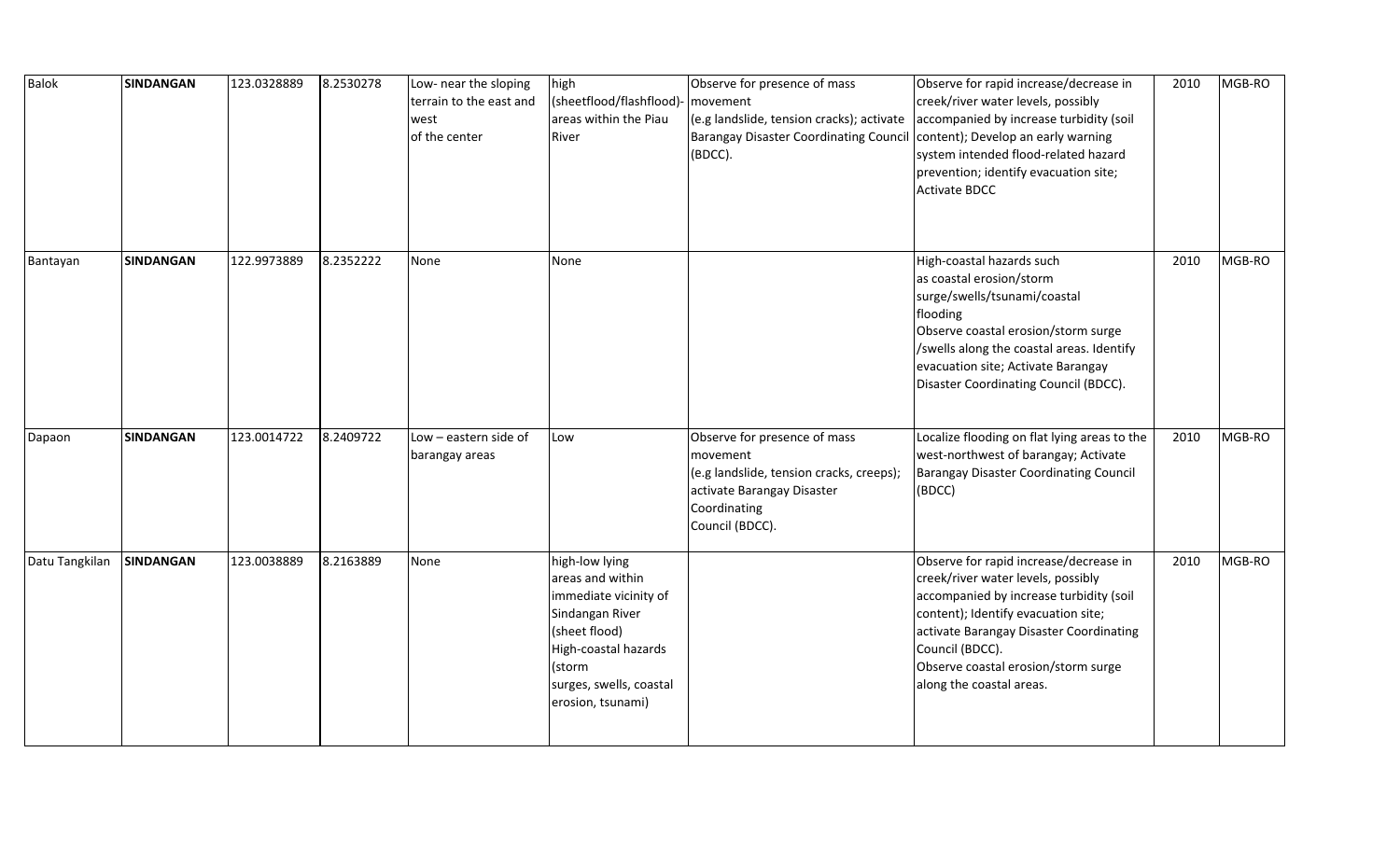| La Roche San<br>Miguel | <b>SINDANGAN</b> | 122.9963056 | 8.2338056 | None | High-localized flooding<br>High-coastal hazards<br>such<br>as coastal<br>erosion/storm<br>surge/swells/tsunami/c<br>oastal<br>flooding                                                                      | Develop an early warning system<br>intended coastal-related hazard<br>prevention; Activate BDCC                                                                 | 2010 | MGB-RO |
|------------------------|------------------|-------------|-----------|------|-------------------------------------------------------------------------------------------------------------------------------------------------------------------------------------------------------------|-----------------------------------------------------------------------------------------------------------------------------------------------------------------|------|--------|
| Lawis                  | <b>SINDANGAN</b> | 122.9955556 | 8.2312500 | None | Seasonally high on low<br>areas and within and<br>near<br>Goleo River<br>High-localized flooding<br>High-coastal hazards<br>such<br>as coastal<br>erosion/storm<br>surge/swells/coastal<br>flooding/tsunami | Observe coastal erosion/storm surge<br>/swells along the coastal areas. Identify<br>evacuation site; Activate Barangay<br>Disaster Coordinating Council (BDCC). | 2010 | MGB-RO |
| Magsaysay              | <b>SINDANGAN</b> | 122.9973611 | 8.2446111 | None | Localize flooding on flat<br>lying areas High-coastal<br>hazards such as coastal<br>erosion/storm<br>surge/swells/tsunami/c<br>oastal flooding                                                              | Observe coastal erosion/storm surge<br>/swells along the coastal areas. Identify<br>evacuation site; Activate Barangay<br>Disaster Coordinating Council (BDCC). | 2010 | MGB-RO |